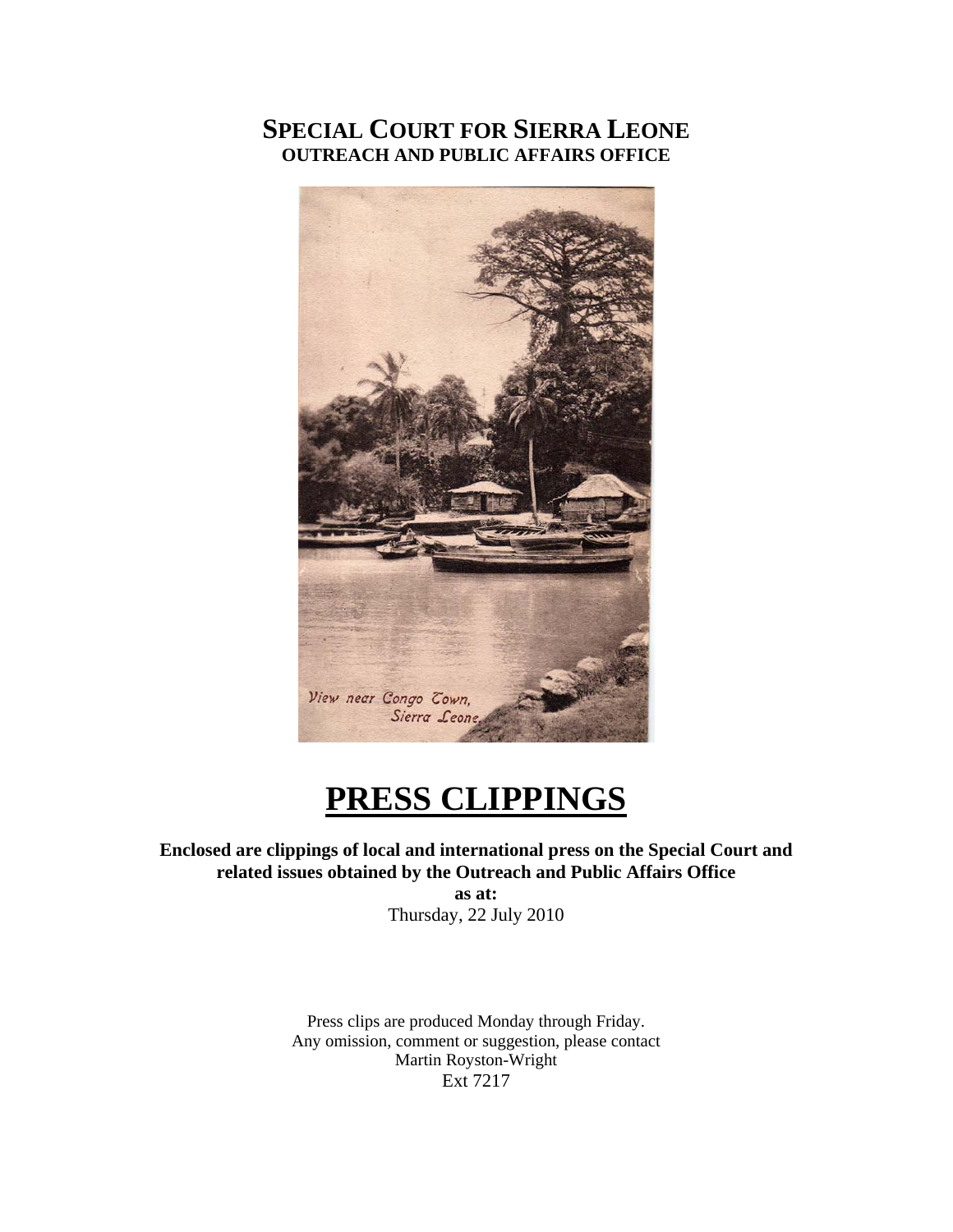| <b>International News</b>                                                           |             |
|-------------------------------------------------------------------------------------|-------------|
| Naomi Campbell Will Testify At 'Blood Diamond' Trial, Says Her Lawyer / Abc News    | Page 3      |
| States Court of Appeals Judges Uphold Charles Taylor Jr.'s / Charlestaylortrial.org | Pages 4-7   |
| Gambian Rebel Leader Tells His "Life" Story!!! / Freedom News                       | Pages 8-25  |
| Sudan's Bashir in Chad, First Visit to ICC Country Since Warrant / Voice of America | Page 26     |
| International Court 'Must Prosecute' Mugabe Militia / Agence France Presse          | Pages 27-28 |
| Prosecutors at ICC Oppose Lubanga Release, Claim He Might Flee / Lubangatrial.org   | Pages 29-30 |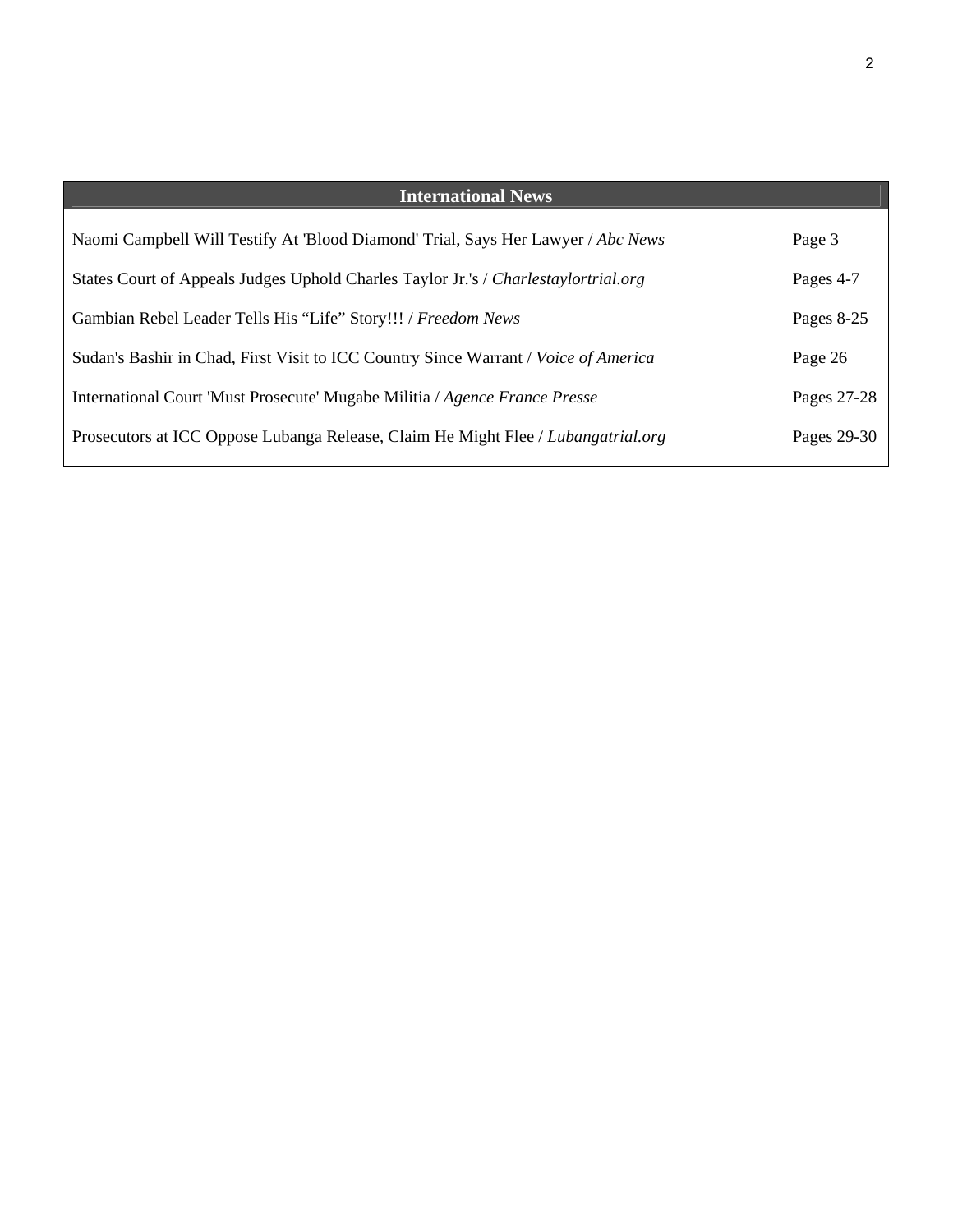#### **Naomi Campbell Will Testify At 'Blood Diamond' Trial, Says Her Lawyer**

#### By ANNA SCHECTER

Supermodel Reluctantly Agrees To Appear In The Hague as a Witness in August

After months of refusing to cooperate, supermodel [Naomi Campbell](http://abcnews.go.com/Blotter/prosecution-asks-subpoena-naomi-campbell-war-crimes-trial-blood-diamond/story?id=10700432) has now agreed to testify in person at the "blood diamond" trial of former Liberian dictator Charles Taylor. The decision by the international tribunal to subpoena Campbell came following an ABC News report about allegations that Taylor had given her uncut "blood" diamonds on a trip to South Africa. The controversy that caused Naomi Campbell to storm out of an interview.

"Whilst she would rather not be involved in this case at all, she will nevertheless attend to assist the court as requested," her lawyer, Gideon Benaim, told ABC News Tuesday. Campbell will fly to The Hague in early August to give her version of events the night she met Taylor at the home of Nelson Mandela in 1997. She had initially been asked to appear on July 29, but the date has now been moved to August 5.

Until the ABC News report, Campbell had refused to cooperate with the Special Court for Sierra Leone where Taylor is standing trial. Taylor is charged with 11 counts of war crimes and crimes against humanity.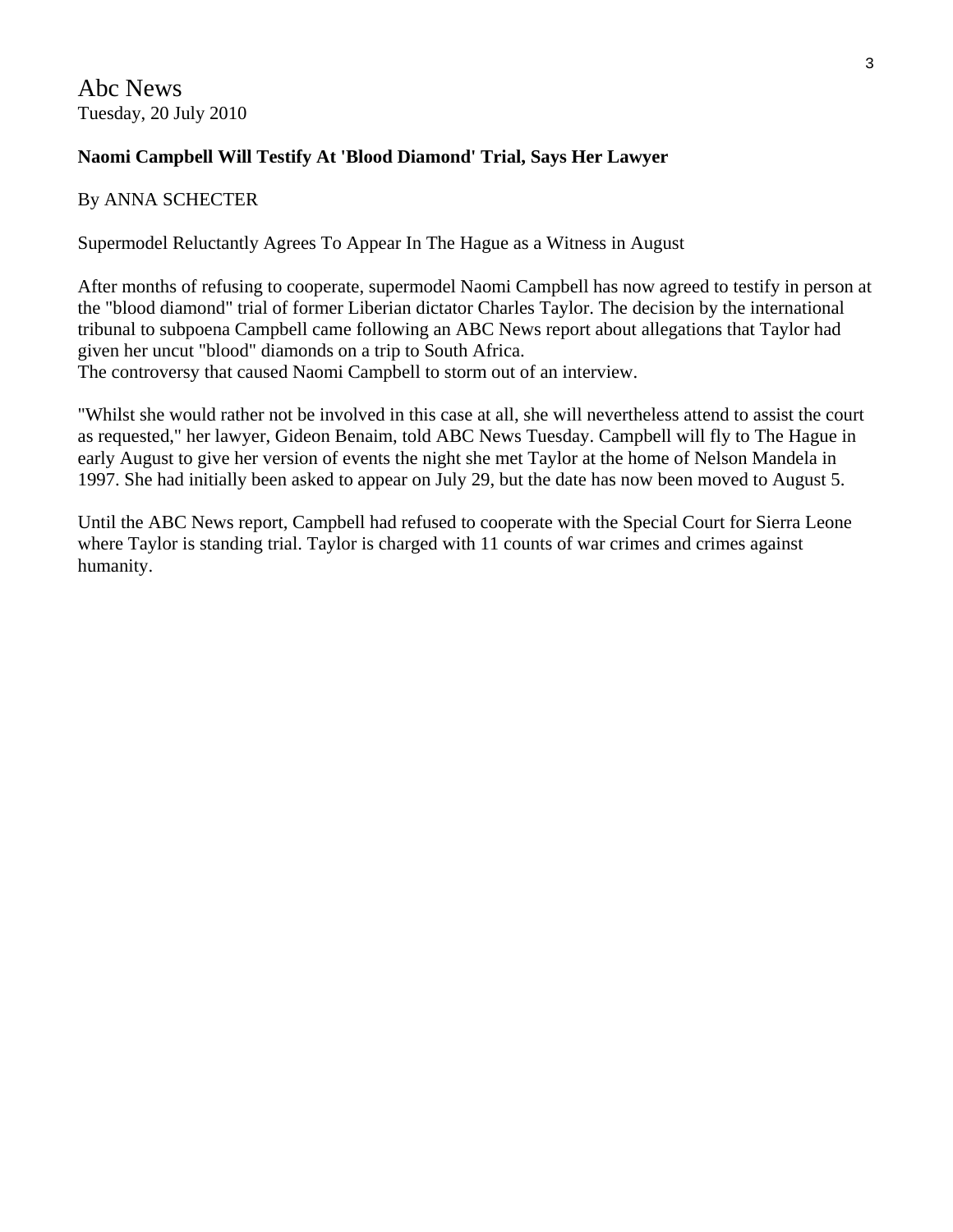## Charlestaylortrial.org (The Hague)

Wednesday, 21 July 2010

#### **Liberia: United States Court of Appeals Judges Uphold Charles Taylor Jr.'s (chuckie Taylor) Convictions And 97 Years Jail Sentence**

Alpha Sesay

Judges of the United States Court of Appeals for the Eleventh Circuit on Thursday July 15 2010 issued a decision affirming the conviction of Charles Taylor Jr., aka Chuckie Taylor.

Taylor was convicted in October 2008 by the United States District Court for the Southern District of Florida and sentenced to 97 years imprisonment for "committing numerous acts of torture and other atrocities in Liberia between 1999 and 2003," while he served as head of the country's " Anti Terrorist Unit" (ATU) during the presidency of his father, Charles Taylor Sr.-who is himself presently being tried by the Special Court for Sierra Leone sitting in The Hague for allegedly controlling and supporting rebel forces who fought and committed heinous crimes in Sierra Leone from 1991 to 2002. Mr. Taylor Sr. has denied the charges against him.

Mr. Taylor Jr. was convicted and sentenced in 2008 under a United States domestic statute-the Torture Act- which establishes the basis for prosecution of United States citizens for crimes of torture committed abroad. Mr. Taylor Jr., a United States citizen by birth, sought a reversal of his conviction on the basis that the "Torture Act is unconstitutional."

According to Mr. Taylor Jr., while the Torture Act derives its authority from the obligations owed by the United States as a signatory to the United Nations Convention Against Torture (CAT) of 1984, the Act "impermissibly exceeds the bounds of that authority, both in its definition of torture and its proscription against conspiracies to commit torture." Mr. Taylor Jr., also challenged his conviction on several other grounds, including based on a section of the Torture Act which makes it a criminal offense to use or possess a firearm in connection with a crime of violence, that the said provision "cannot apply extraterritorially to his actions in Liberia," and that his trial was unfair based on several procedural errors, and that the United States District Court erred in sentencing him after his conviction.

After assessing all the facts of the case, the United States Court of Appeals for the Eleventh Circuit issued a decision that Mr. Taylor Jr.'s convictions were constitutional, and that it was within the powers of the United States Congress to criminalize torture as well as conspiracy to commit torture. The Court of Appeals also ruled that contrary to Mr. Taylor Jr.'s suggestions, "both the Torture act and the firearm statute apply to extraterritorial conduct, and that their application in this case was proper." According to the Court of Appeals Mr. Taylor Jr.'s trial and convictions "were not rendered fundamentally unfair by any evidentiary or other procedural errors, and that his sentence is without error." The convictions and sentence of the District Court were affirmed in entirety by the Court of Appeals.

At age 20, Mr. Taylor Jr., called mostly in the Court's judgment as "Emmanuel" was appointed as head of Liberia's ATU, which was also known as "Demon Forces" after his father, Mr. Taylor Sr. became the democratically elected president of Liberia in 1997 after having led the National Patriotic Front of Liberia (NPFL) rebel group in a bloody war that sought to unseat the government of Master Sergeant Samuel K. Doe. The ATU was charged with the responsibility of providing security to the Liberian president and his family.

As head of the ATU, Mr. Taylor Jr. recruited men into the Unit and established its training camp at a place called the Gbatala Base. As described in Court by one of the ATU recruits Wesley Sieh, under the direction of Mr. Taylor Jr., ATU soldiers dug "twenty grave-size prison pits," and covered them with "metal bars or barbed wires." The base also contained a holding cell for ATU soldiers who became disobedient and an educational training center called the "College of Knowledge." The commander of the Gbatala Base was David Campari, who took his orders from Mr. Taylor Jr. According to the Court, the ATU was Mr. Taylor Jr.'s self described "pet project" and that all ATU affiliates called him "Chief" and that his car license plate carried the inscription "Demon."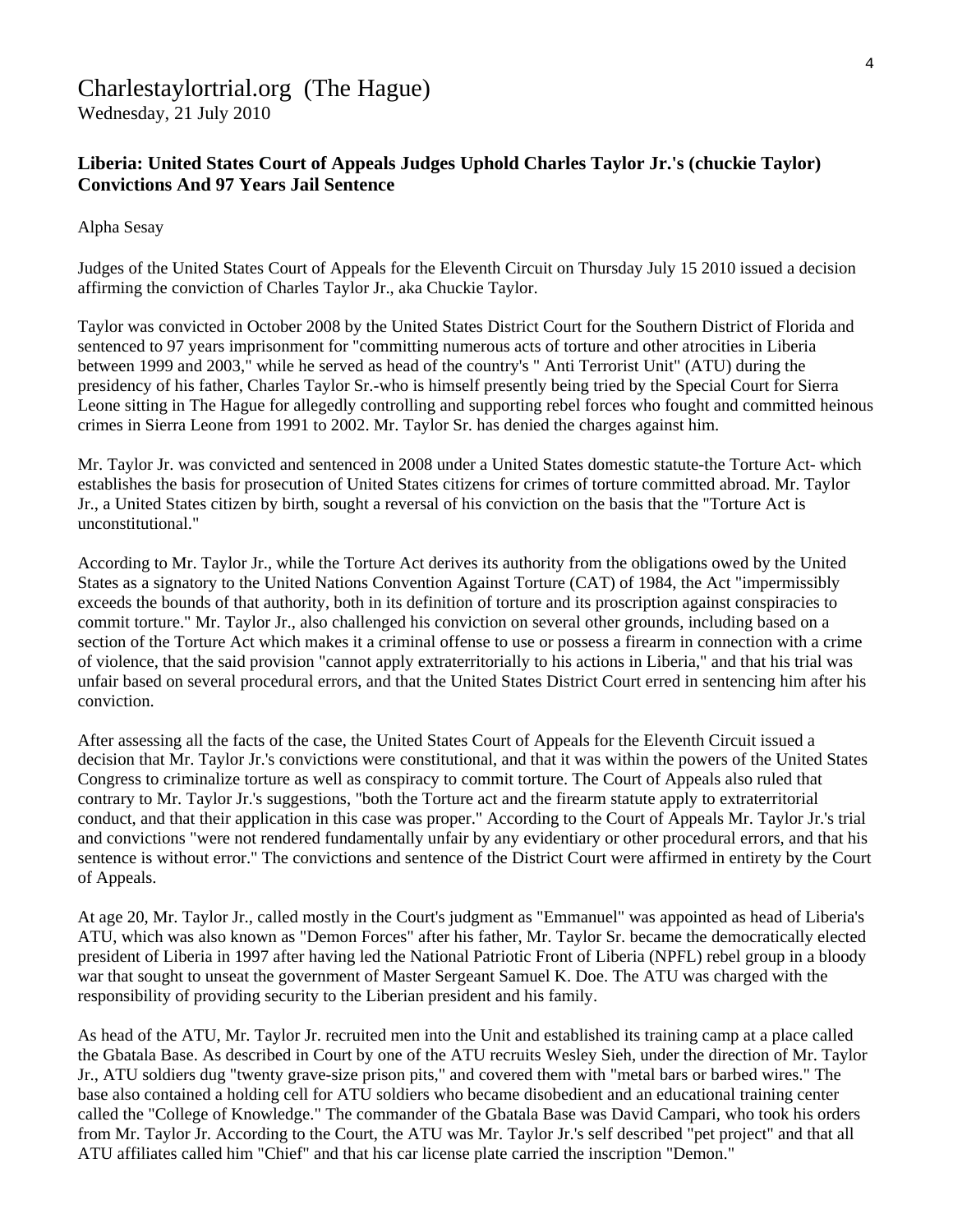The Court noted that from 1997 to 2002, Mr. Taylor Jr. wielded his power in a terrifying and violent manner, torturing numerous individuals in his custody who were never charged with any crime or given any legal process. Several witnesses testified at Mr. Taylor Jr.'s trial including victims such as Sierra Leonean refugees who were arrested at checkpoints and tortured at the Gbatala Base, and Liberian nationals who were arrested and tortured because they were perceived as being affiliated with groups opposed to Mr. Taylor Sr.'s presidency in Liberia. Witnesses also spoke about individuals being executed based on orders from Mr. Taylor Jr. After his father, Mr. Taylor Sr., left the Liberian presidency and sought asylum in Nigeria before he was finally taken into the custody of the Special Court for Sierra Leone, Mr. Taylor Jr. left Liberia in July 2003.

In March 2006, as he attempted to enter the USA from Trinidad and Tobago, Mr. Taylor Jr. was arrested at the Miami International Airport for attempting to enter the country using a false passport. When his luggage was searched, US lawmakers discovered a book on guerilla tactics and notes of rap lyrics which made reference to the ATU.

In November 2007, a grand jury sitting in the US District Court for the Southern District of Florida issued an indictment against Mr. Taylor Jr., with charges relating to "conspiracy to commit torture in Liberia against seven unnamed victims - with death resulting to at least one victim - by seizing, imprisoning, interrogating, and mistreating them, and by committing various acts with the specific intent to inflict severe physical pain and suffering, conspiracy to use and carry a firearm during and in relation to a crime of violence, and committing substantive crimes of torture against five named victims..." in violation of the US Torture Victim Protect Act of 1994 (The Torture Act). In October 2008, after a trial which lasted for one month, Mr. Taylor Jr. was convicted on all counts and sentenced to an imprisonment term of 1,164 months or 97 years.

Mr. Taylor Jr. appealed his conviction and sentence before the US Court of Appeals for the Eleventh Circuit. On said appeal, the Court of Appeals noted the following:

On Mr. Taylor Jr.'s appeal that the Torture Act is "invalid because its definition of torture sweeps more broadly than that provided by the CAT [ UN Convention Against Torture]," the Court of Appeals noted that "Notably, the existence of slight variances between a treaty and its congressional implementing legislation do not make the enactment unconstitutional; identicality is not required. Rather...legislation implementing a treaty bears a "rational relationship" to that treaty where the legislation "tracks the language of the [treaty] in all material respects."

"Applying the rational relationship test in this case, we are satisfied that the Torture Act is a valid exercise of congressional power...because the Torture Act tracks the provisions of the CAT in all material respects...and the CAT declares broadly that its provisions are "without prejudice to any international instrument or national legislation which does or may contain provisions of wider application...Put simply, the CAT created a floor, not a ceiling, for its signatories in their efforts to combat torture," the Court of Appeals said.

On Mr. Taylor Jr.'s appeal that "the Torture Act oversteps the bounds of the CAT by criminalizing not only consummated acts of torture, but acts done with no more than the "specific intention to inflict" severe pain or suffering, whether or not such pain or suffering is actually inflicted," the Court of Appeals noted that "The CAT expressly directs state parties to punish unconsummated crimes of torture. Specifically, it requires that state parties criminalize not only torture, but also attempts to commit torture."

"In simple terms, an attempt to commit torture is exactly the same as an act done with the specific intent to commit torture," the Court of Appeals said.

The Court of Appeals also rejected Mr. Taylor Jr.'s claim "that the Torture Act is invalid because its officialconduct requirement uses the phrase "under the color of law," rather than the phrase "in an official capacity," as found in the CAT. The Court responded that based on an explanation given by the Senate Executive Committee charged with evaluating the CAT, "there is no distinction between the meaning of the phrases "under the color of law" and in "an official capacity."

"In sum, we can discern no merit to any of Emmanuel's constitutional challenges to the way in which Congress defined torture in the Torture Act. If anything, the arguably more expansive definition of torture adopted by the United States is that much more faithful to the CAT's purpose of enhancing global efforts to combat torture," the Court of Appeal said.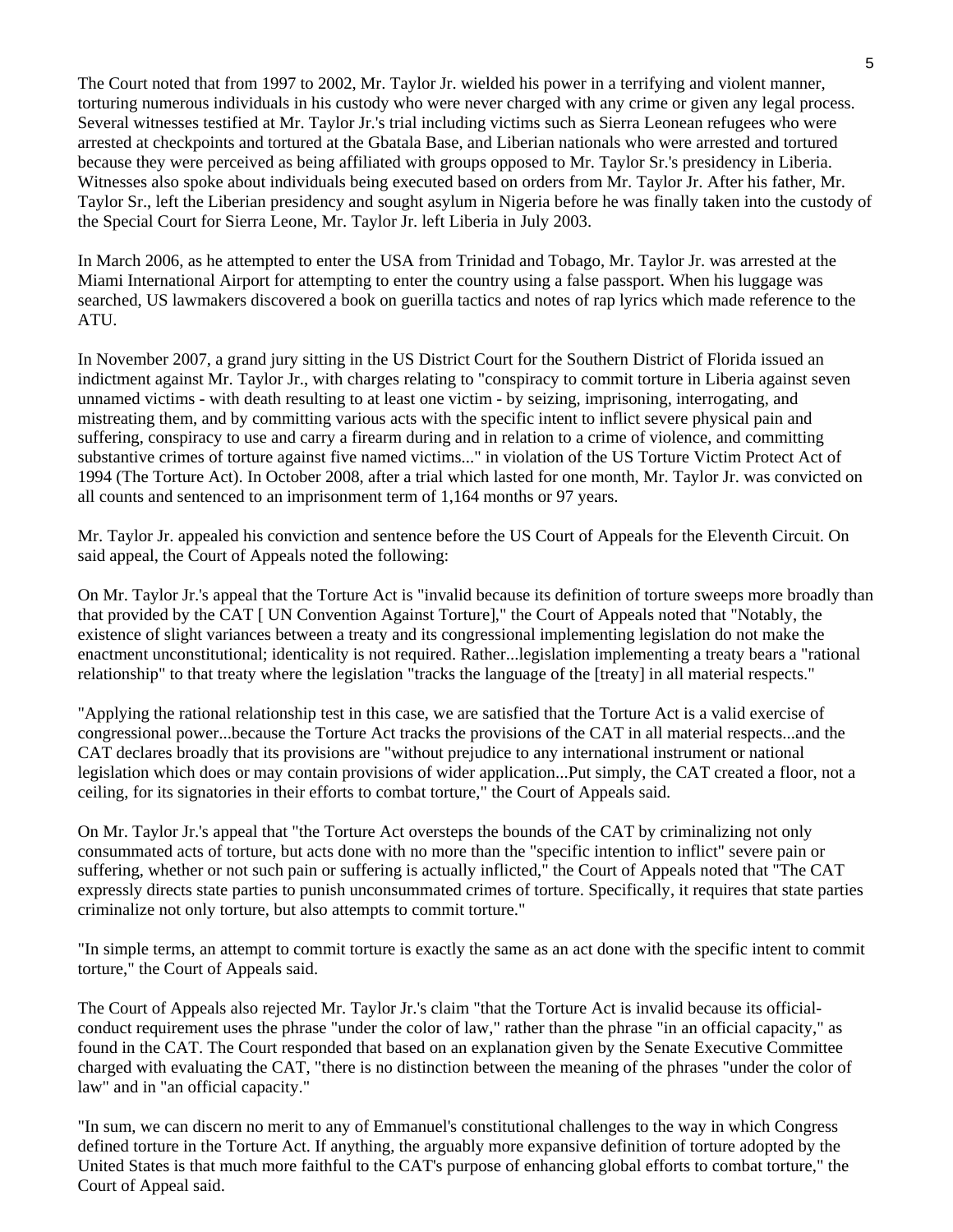Mr. Taylor Jr. also challenged the "Torture Act as unconstitutional because it applies during armed conflicts." The Court of Appeals referenced Article 22 of the CAT itself, which provides that "no exceptional circumstances whatsoever, whether a state of war or a threat of war, internal political instability or any other public emergency, may be invoked as a justification of torture."

"Accordingly, there is no merit to Emmanuel's contention that the CAT, or legislation authorized by the CAT, cannot apply during armed conflicts," the Court said.

The judges also rejected Mr. Taylor Jr.'s argument that "he cannot be prosecuted for torture committed before Liberia became a signatory to the Convention Against Torture in 2004." According to the judges, "nothing in the CAT limits its application to torture committed within the territorial borders of its signatories."

The Court of Appeals stated that "The Supreme Court made clear long ago that an absent United States citizen is nonetheless "personally bound to take notice of the laws [of the United States] that are applicable to him and to obey them."

"Emmanuel was a United States citizen at all relevant times - when the Torture Act was passed and when he committed all of the acts for which he was convicted. As such, he is bound by United States law "made applicable to him in a foreign country...For disobedience to its laws through conduct abroad, he was subject to punishment in the courts of the United States. Thus, there was nothing improper about application of the Torture Act to Emmanuel's conduct in Liberia before that country signed the CAT," the Court said.

The Court also said that Mr. Taylor Jr. was wrong in his challenge that the "Torture Act does not apply to the extraterritorial conduct of a United States citizen." The Court noted that the US Congress has the authority to regulate the extraterritorial conduct of US citizens and that this is exactly what the Congress did in the Torture Ace.

"It has long been established that Congress has the power to regulate the extraterritorial acts of U.S. citizens," the Court said.

Mr. Taylor Jr. sought to argue that he should not have been prosecuted for his actions because "all of his alleged acts in furtherance of the conspiracy to commit torture were "governmental self-preservation tactics." The Court rejected this argument, noting that "the CAT thus anticipated prosecutions such as this one, where torture is committed by a regime in order to maintain its brutal control over an unhappy populace."

Mr. Taylor Jr. also appealed his conviction on the basis that the District Court had made multiple errors which had had a huge effect on his fair trial rights as an accused. The Court of Appeals rejected this claim.

"As this Court has explained, evidentiary errors are not grounds for reversal "unless there is a reasonable likelihood that they affected the defendant's substantial rights; where an error had no substantial influence on the outcome, and sufficient evidence uninfected by error supports the verdict, reversal is not warranted," the Court of Appeals said.

On Mr. Taylor Jr.'s objection that notes of rap lyrics obtained from him had been used as evidence against him, the Court of Appeals ruled that the language used in the lyrics were relevant and that their probative value was not outweighed by any unfair prejudice.

"The rap lyrics were relevant and their probative value was not outweighed by any unfair prejudice that might have arisen from their admission into evidence. Specifically, the lyrics stated such things as: "Take this for free, six feet is where you gonna be. ATU niggas on the scene. Body bag is all you see"; "More sweat in my training means less blood in my life. So with the shots from guns keep it dead and precise. Bull-doze ambushes in the midst of a fight. Try to cut my supply, you'll be losing your life"; and "army thugs united." Such lyrics were probative on multiple fronts," the Court said.

According to the judges, they were not persuaded by Mr. Taylor Jr.'s argument that his 1,164 months or 97 years imprisonment was invalid.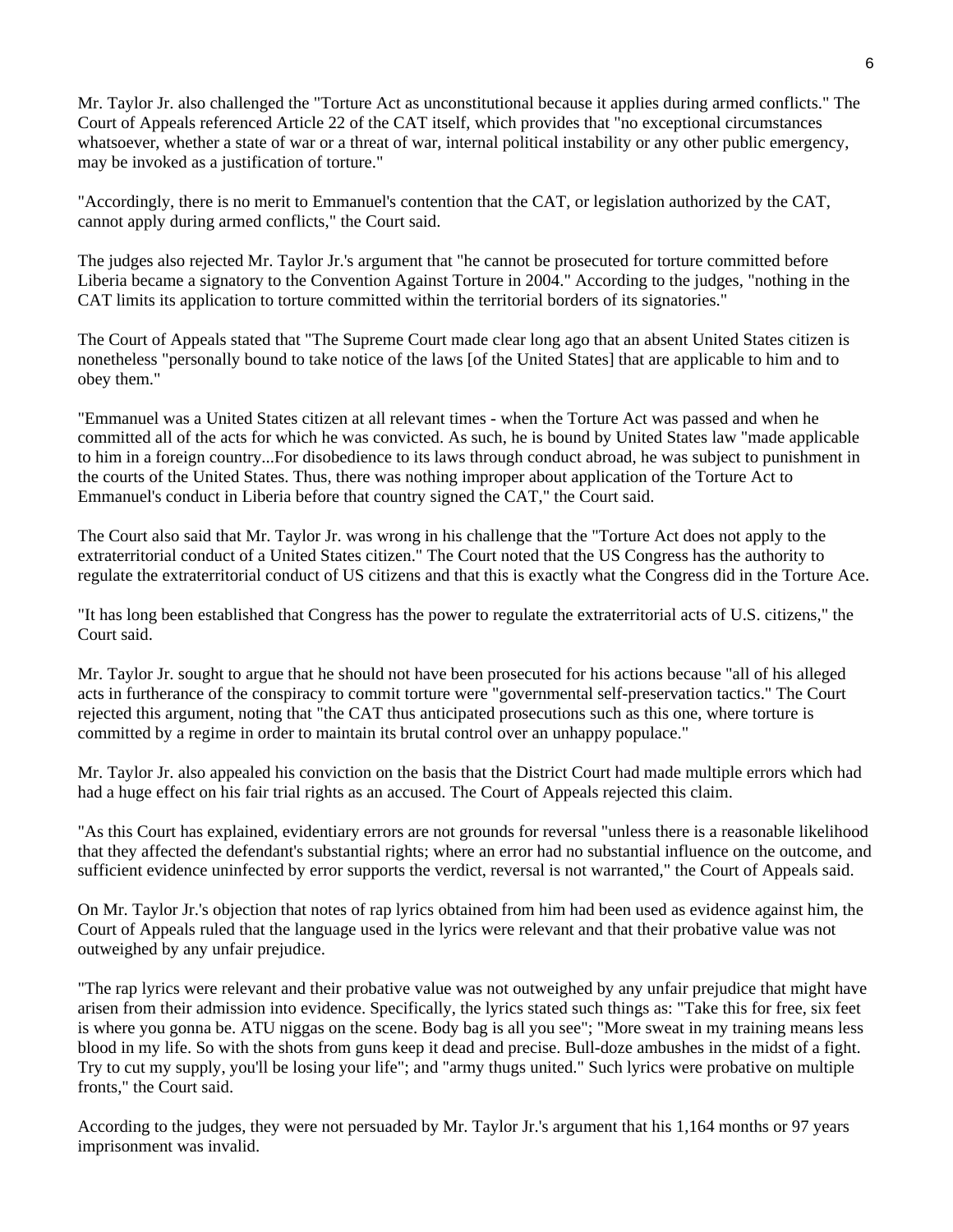As the Court of Appeals judges concluded their judgment, they stated that "In sum, we affirm [Mr. Taylor Jr.'s] convictions and sentence in full. The Torture Act's proscriptions against both torture and conspiracy to commit torture are constitutional, and may be applied to extraterritorial conduct...Finally, Emmanuel's advisory Sentencing Guidelines range was correctly calculated by the district court, and the sentences imposed violate neither the CAT nor the Constitution."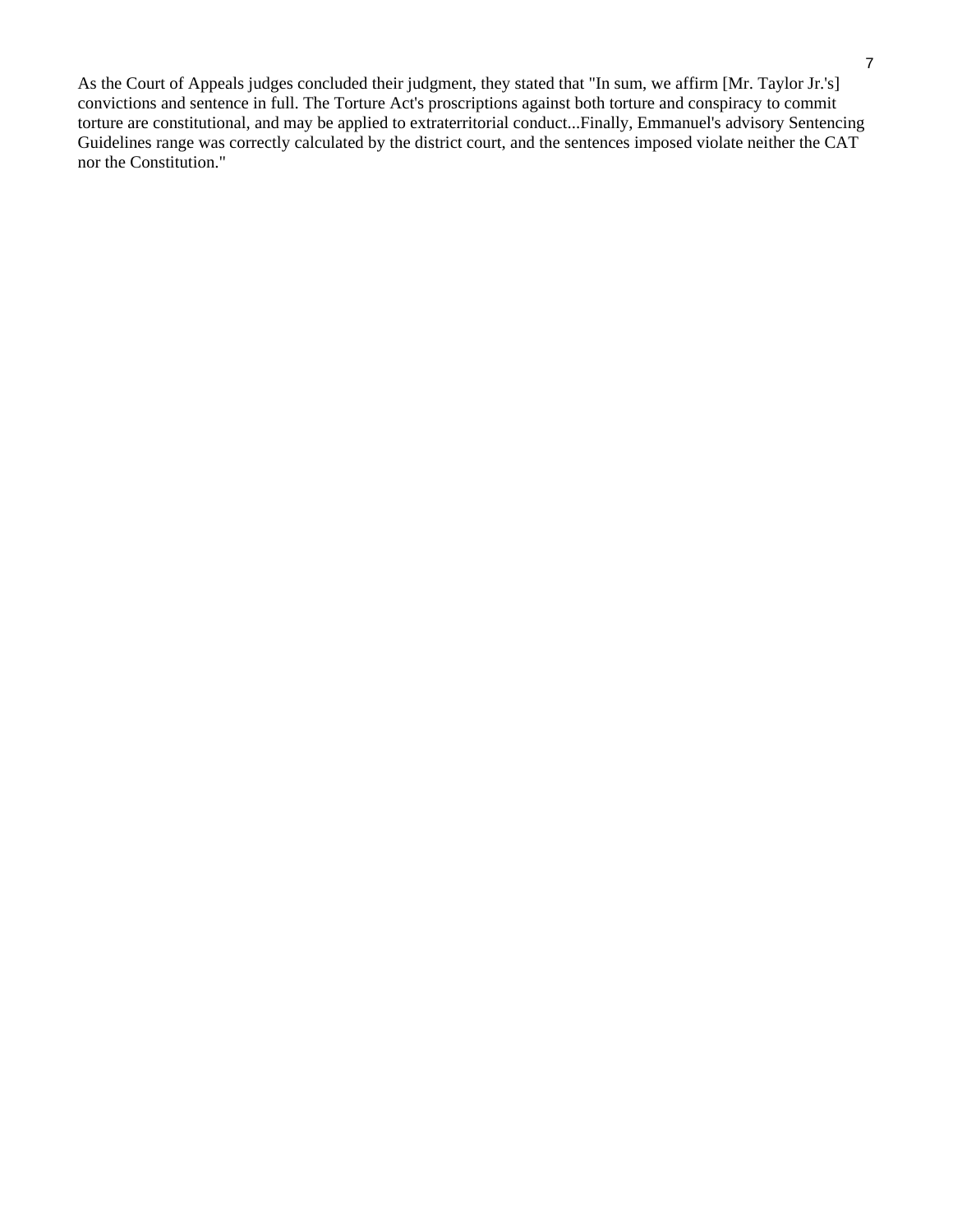Freedom News Tuesday, 20 July 2010

### *The Big Interview: Gambian Rebel Leader Tells His "Life" Story!!!*

#### *…Ready To Face The International Criminal Court—Koukoie*

*JAMMEH SERVED AS A "SPY" FOR KOUKOIE'S REBEL MOVEMENT PRE—JULY 22ND COUP*



*As Koukoie Renewed His Call To Dislodge Jammeh's Government By Any means Necessary* 

*By Pa Nderry M'Bai* 

*Giving a vivid account about the circumstances leading to the 1981 rebellion that left thousands of Gambians death, and massive destruction to public property, the main man behind the rebellion Koukoie Samba Sanyang, says he is ready to face the International Criminal Court in the Hague, Netherlands, together with all the actors* 



*associated with the brutal incident—notably former Gambian President Sir Dawda Kairaba Jawara, Former Senegalese President Abdou Diouf, and the British ( SAS). Speaking in an Exclusive interview with the US based Freedom Newspaper, Mr. Sanyang who goes with the aliases Dr. Mane said he has nothing t o hide and he is ready to give his own side of the story regarding the events leading to the 1981 massacre, which devastated the tiny impoverished West African country, then under the leadership of Sir Dawda Kairaba Jawara. "I challenge any Gambian or Senegalese who believes Koukoie Samba Sanyang was responsible for what happened on the 31st of July 1981 to file a law suit in an International criminal Court like the ICC against all the actors or* 

*all the forces involved in this unfortunate criminality e.g. (Koukoie Samba Sanyang and comrades; Sir Dawuda Kairaba Jawara and his neocolonial government and the Senegalese invading criminal forces not forgetting the British SAS) I am ready to answer to any charges in an International criminal Court if all other parties will agree to stand trial like me," Mr. Sanyang posited. Sounding unapologetic, Mr. Sanyang threw an invitation to interested parties to file charges against him including Sir Dawda and co should they deem it imperative to seek redress at the ICC. He says he is not scared one moment to face justice. "Not for a moment and I challenge any Gambian and any lawyer who will be brave enough to file a criminal law suit in an International Criminal Court like the ICC against all players of the 31st July 1981 political crisis, e.g. Koukoie Samba Sanyang; Sir Dawuda Kairaba Jawara;*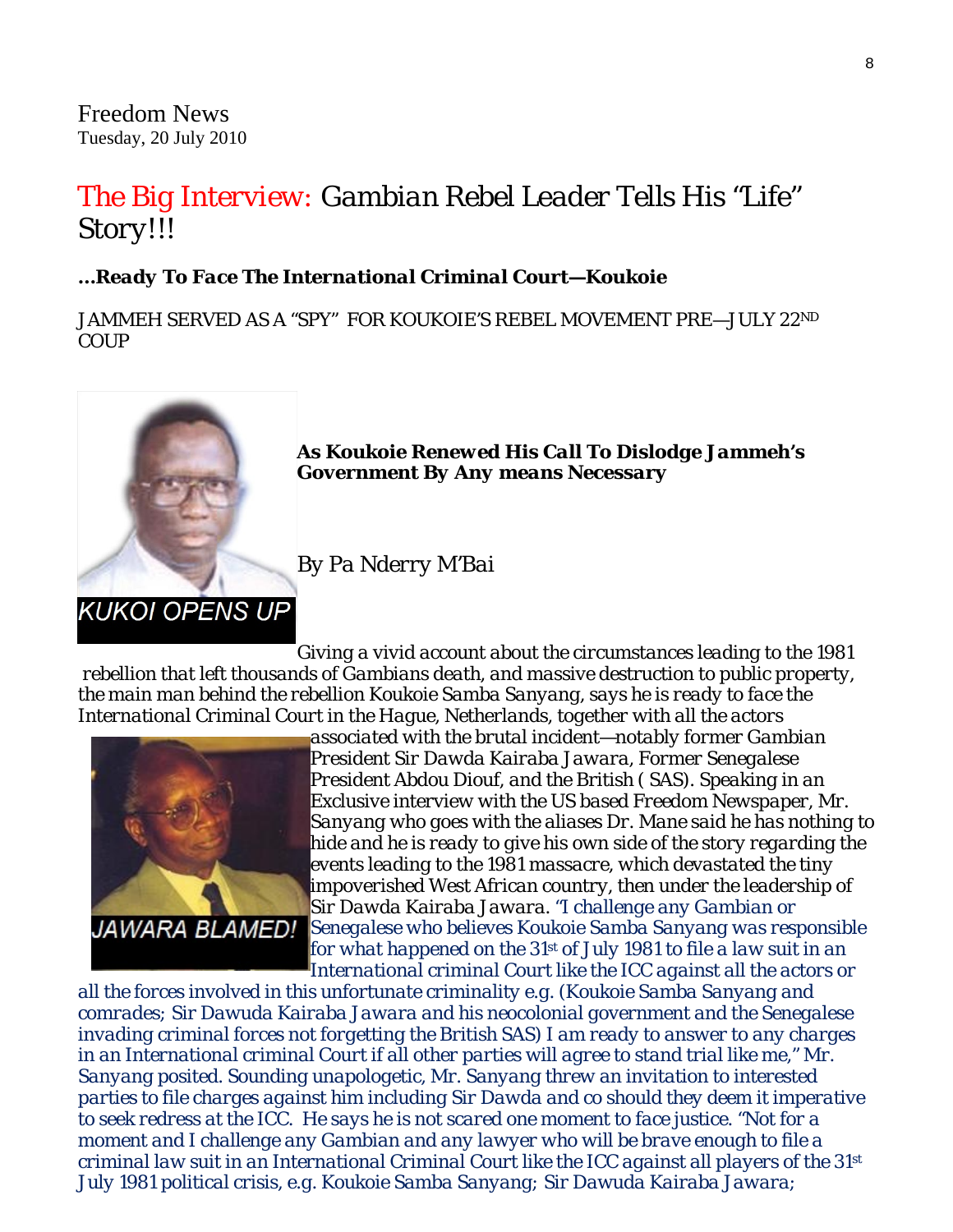*President Abdou Diouf' and his government and the British SAS," he remarked. In what could be categorized as Koukoie's "life story" interview, the former rebel leader commented on a wide range of issues: Jammeh serving as a " spy" for his rebel Movement prior to the toppling of the Jawara's administration in 1994, his Bissau failed extradition, Farafenni army barracks attack, Kanilai failed peace deal, relationship with Charles Taylor, Libyan Government, President Wade, Lang Tombong's so called coup, his views about the ICC, and a host of other topical issues.* 

*FN: Good day Sir. Could you please briefly introduce yourself to our readership?*

*……………………………………………………………………………………….*

**K. S.Sanayng:** Good day my dear brothers and sisters how are you all? I hope everything is ok with you, and may Allah bless you and guide you. I am Koukoie Samba Sanyang and I was born on May 1, 1955 in Wassadou Sanyangkunda village, Foni Jarrol, Western Division (The Gambia).



I am one of the children of Muhammad Mehdi Nyiel Sanyang and Aminata Tamba Sanyang. I was born with the natural power and wisdom of

refusing injustice, human rights abuses and evil with all its manifestation which for me is not natural. I began my primary education in 1960 and continued my education in Casamance Senegal.

*My name Koukoie signifies beneficial purity, truthfulness, integrity, justice and anything that is far from injustice, wrong doing, cheating, fraud and all that is against justice and love.*

*As for the name Samba which was given to me by my Fulani foster father and mother who named me after the great Fulani warrior and king Samba Geelahjegie which means leader and shepherd played a crucial role in my qualities as a person who possess royal power and leadership ability, Shepard of men/women (a guide and a leader).*

*As for the surname Sanyang it is a long glorious African history which in the mandinka language means "Those who only think of how to gloriously die in defence of freedom and justice and the weak" in dignity but originally the Sanyangs are Keitas descendants from the Manding Empire of Emperor Sundiata Keita.*

*The then princes of the manding empire who go on the rampage throughout west Africa fighting to conquer more territories who were called with praise names by the griots (Jallykebbalu) and traditional historical narrators (Finakebbalu) "Sanyang" which means as mentioned earlier those who only think of how to die.*

*FN: What happened in July of 1981 in The Gambia?*

**K.S. Sanyang:** What happened in July 1981 in the Gambia is no secret to anyone neither a crime but a people's revolution took place under my able leadership overthrowing a neocolonial puppet regime (the public enemy) for the establishment of a genuine democracy, the rule of law and administrative justice. It was for laying the footpaths for the peoples struggle towards a New Independent and Democratic revolutionary Gambia with the rule of law, strict respect for civil liberties, peace, progress, prosperity and the pursuit of happiness.

*The popular character and nature of this 31st July peoples uprising was the outcome of the general belief that when a society demands, a change there is no need attempting to change it*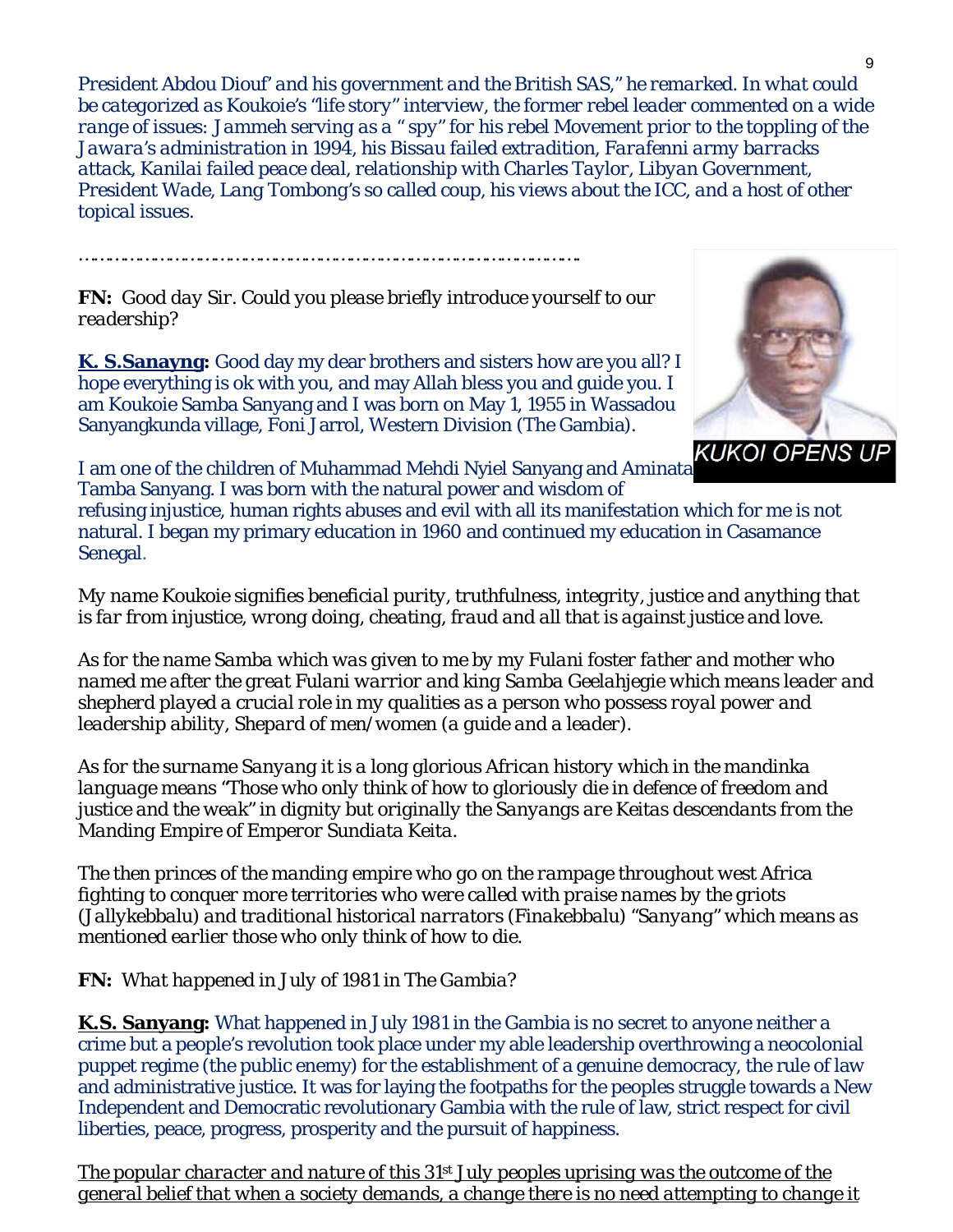*on old neocolonial principles, and also no need remaining unchanged in the political attitudes while the world change around us, we might very well become more reactionary than the enemy after having been revolutionary because the status quo would have changed so much in the meantime.*

*The people realized that we badly needed a positive change in the Gambia, not a change for change sake. It was of our conviction that the poor oppressed and exploited Gambian masses had little to lose from such a positive radical qualitative change we struggling for, but may hope to gain from the proposed socialists egalitarian policies this is why they took an active part in the struggle, while the well-to-do were seeing our proposed change as threats to their best interests, thus aligning themselves on the neocolonial side.*

*What we urgently needed then was serious organized challenges and resistances not isolated acts to this human eating society. Contrary to President Sir Dawuda Kairaba Jawara's believe and aims ethnicity certainly was not the focus of our nationhood.*

*The strategy and tactics of this national resistance for change was determined by the reaction as usual of the enemy forces – and we were ready to meet force with force, reasoning with reasoning and dialogue with dialogue which never had a chance.*

*Because our objective was to serve the people of the Gambia by our deeds and in total truth, we had no doubt, what so ever that we will be understood by all Gambians as the struggle unfolds.*

*FR: What motivated your actions to use arms against the Jawara administration? Why don't you give chance to the democratic process at the time to prevail?*

*K.S. Sanyang: The use of arms was a last resort to overthrow the then settler neocolonialism of the Jawara administration which was ruining the Gambia and taking back our dear country 500 years backwards. One thing we must acknowledge and appreciate about the 31st July 1981 people's revolution was that it was a breaker of barriers and restriction. Truly speaking during the Jawara era there was no avenue for a possible democratic change this was why the PPP regime remained in power for 30 years. Together with other revolutionary comrades we sought to assure what is good and right for the Gambian society as a whole which demanded and required men and women of boldness firmness and uprightness to transforming the Gambian society. It was to end the sad status of poor governance in the Gambia due to high corruption, mismanagement of public funds and theft by the PPP blood suckers and oppressors.*



KUKOI

*Our democratic struggle was for the radical overthrow of statistics and to undertake profound, qualitative and accelerated socio-cultural and economic transformations to construct a socialist state system.*

*We proceeded from the assumption that the inherent human creativities, initiatives and energies of the citizenry ought to be a driving force of socio-economic life while a revolutionary democratic government should provide the appropriate legal and infrastructural environment to propel and sustain the imperatives of a socialist market economy.*

*FR: Thousands of Gambians were reported death during the 1981 rebellion. Who is to be blamed for the deaths?*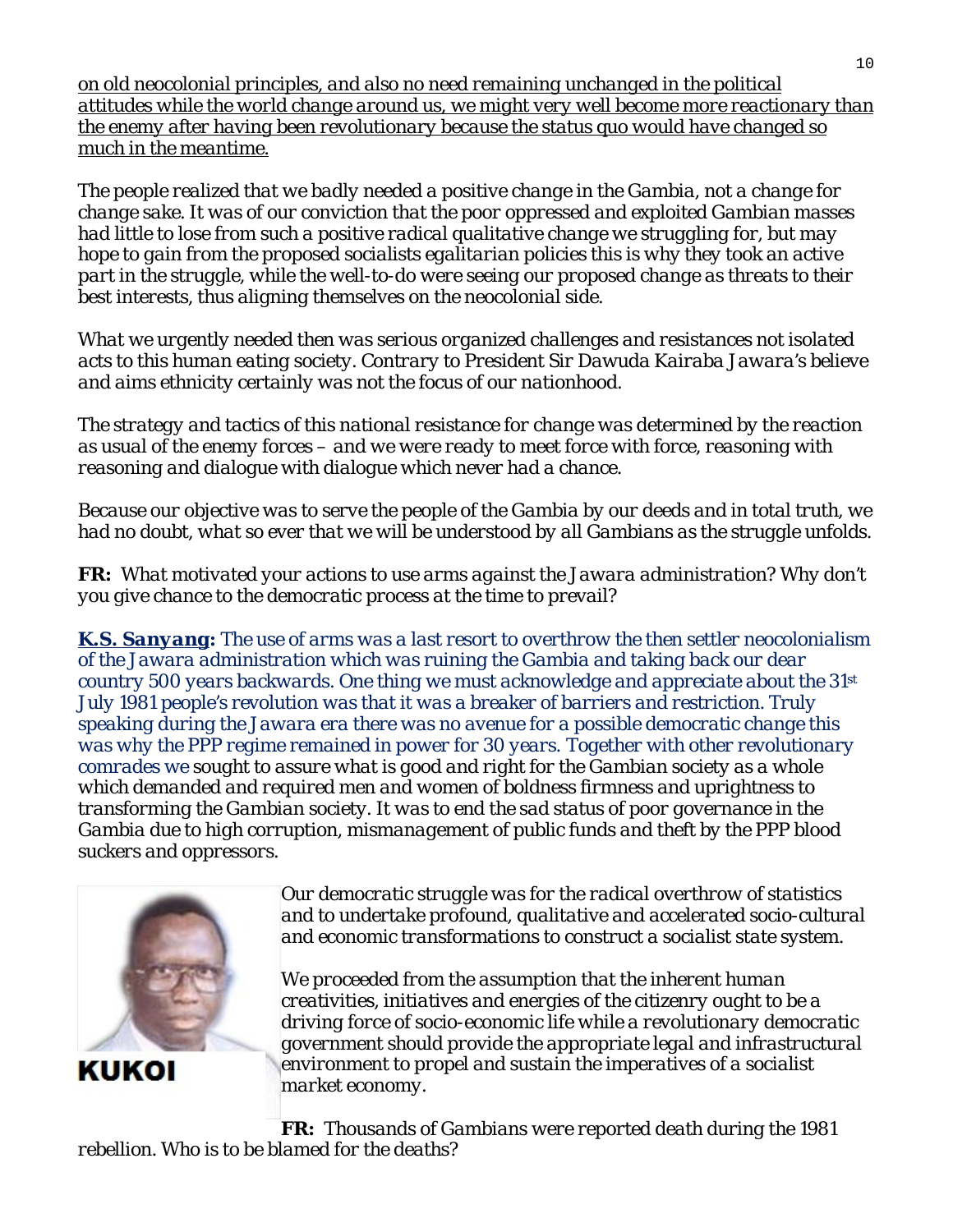*K.S Sanyang: History will absolve us for what happened in the Gambia on the 31st of July 1981 which was a genuine people's revolution and not an infantile foolery. We took up arms not to kill our own people with whom we hoped to join forces with and rebuild our sinking nation and we never intended to destroy property in the Gambia as claims some people. As whom to be blamed for the deaths, I can let the people of truth and justice tells the true story. Remember that neocolonial history like colonial history is not the history of a free thought. When we took over power in the early morning of Friday the 31st of July no Gambian, I repeat no Gambian was killed until when the Senegalese invading forces attacked our position to foil DIOUF BLAMED!!* 

*the revolution. What is wrong with some Gambians who pretend to be ignorant of the fact and blame Koukoie Samba Sanyang? The Senegalese* 

*invasion was it not an act of terrorism and a violation of our sovereignty, the Senegalo-Gambian defense Pact and International laws and conventions.*

*In Africa we have a very dangerous sickness that was given to us by the colonialist. The colonial masters taught us how to hate ourselves and laugh at ourselves. It is a pity and as we continue to suffer from this dangerous disease we will always hate ourselves and saying what our enemies wants us to say about us. Why are Gambians afraid to tell the truth about the 31st July 1981 people's revolution? If it was not for Jawara and the Senegalese bloody aggression who would have died?*

*FR: But on the other hand, upon his return into the country, President Jawara blamed you and your men for the deaths. In that, the rebels which you led went on rampage, killing innocent civilians, and looting properties. What is your view on such allegations?*

*K.S. Sanyang: I always feel ashamed as a Gambian when I read on some reactionary newspapers that Koukoie Samba Sanyang is to be blamed for what happened on the 31st of July 1981.Only people who have recycled brains can think and believe such unfortunate allegations and shameful lies. We did not stage this historic people's revolution to kill innocent oppressed and exploited Gambians but to unify all progressive forces in order to struggle to meet the demands of our people. We know and believe that we needed people alive and healthy to sustain the revolution rather than dead people, we could have not killed our own people we were struggling to liberate and redeem for their survival.*

*FR: Who killed the civilians then? Who were behind the looting of public properties?*

*K.S Sanyang: Our action was not intended to commit crimes against humanity. Our revolution was for the democratic empowerment of the Gambian people and for a radical qualitative overthrow of statistics. Those fifth columnist who sabotaged the revolution together with the Senegalese greedy invaders are responsible for all that happened. It was not necessary for that senseless bloodshed among brothers because what Gambians and Senegalese share in common is much more powerful than what divides them, and that people of good should have worked together and be enriched by their diversity, not fearful of it, if we are to build landscape of peace*

*FN: Why was the 1981 rebellion a failure? What prevented you from taking over from Jawara?*

*K.S. Sanyang: Our people's revolution was not a failure since we were able to seize power of which every Gambian knows and can testify. We are not power hungry people who just wanted to be in power. Our aim was for the establishment of a new democratic order in the Gambia but Gambians were denied their rights by these criminal Senegalese terrorists.*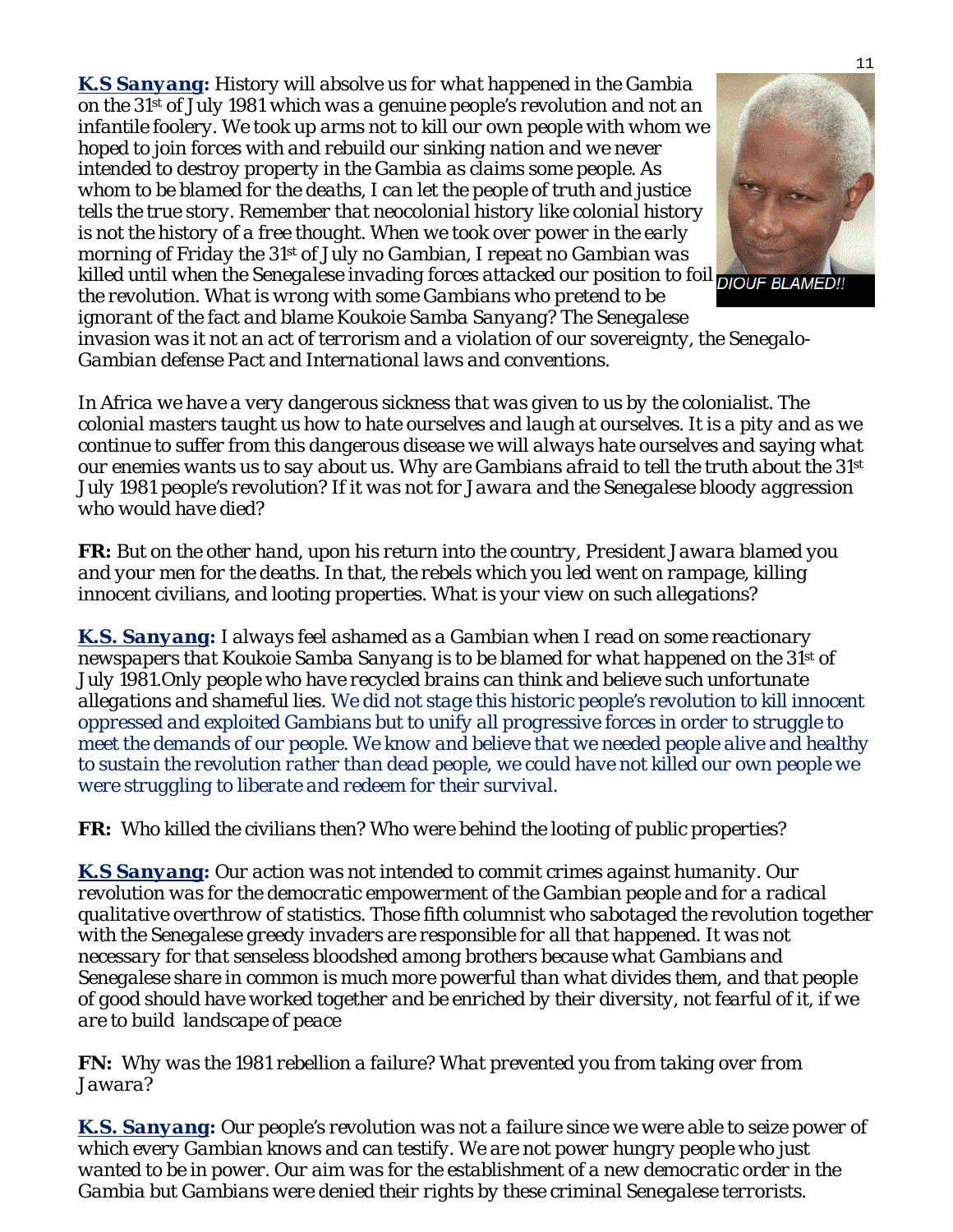*FN: Your men were also blamed for the death of the Senegalese paratroopers who came to suppress the coup. Your views?*

*K.S. Sanyang: Oh only hypocrites can say such an insulting view. What do you expect for a brave people fighting for their birth rights who are attacked by a foreign criminal invading force to do, sit down and be butched by these terrorists?* 

*I challenge any Gambian or Senegalese who believes Koukoie Samba Sanyang was responsible for what happened on the 31st of July 1981 to file a law suit in an International criminal Court like the ICC against all the actors or all the forces involved in this unfortunate criminality e.g. (Koukoie Samba Sanyang and comrades; Sir Dawuda Kairaba Jawara and his neocolonial government and the Senegalese invading criminal forces not forgetting the British SAS) I am ready to answer to any charges in an International criminal Court if all other parties will agree to stand trial like me.*

*FN: What role have you played in the 1981 coup?* 

*K.S. Sanyang: I played the role of the revolutionary leader of the Gambian people and commander in chief of the Gambian people's revolutionary armed forces. You must know that leadership is a process not an event and that leadership is the energetic process of getting people fully and willingly committed to a new and sustainable course of action to meet commonly agreed objectives whilst having commonly held values. With our divided and confused Gambia where sharp living contradictions exists between all interest groups we are tired of continued militarism and the network of spies, informers and NIA security personnel that impose a life of permanent fear and mistrust on an already exhausted population.*

*FN: Did you personally kill anyone during the rebellion?* 

*K.S. Sanyang: I can only say and reply to your this question by saying that I am less than what people say about me but more than what they think of me. Let no one judge me if that person does not know me. I laid down my valuable life for the Gambian people for freedom and justice so I cannot understand how I can be going around like a crazy person the type President Yaya Jammeh killing my own people. Does it not sound stupid to say and believe such things?*

*FN: Who were the brains behind the 1981 rebellion?* 

*K.S. Sanyang: No one was behind our revolutionary action as a conspirator but it is the Gambian revolutionary freedom fighters and patriots who love their country who organized, planned and executed this revolutionary action to rescue the country. I can proudly say that throughout Africa only the 31st July people's revolution of the Gambia never received support both military and financial from outside revolutionary countries. We wholly relied on the support of the oppressed people of the Gambian, on our own forces and the alliance of all progressive forces.*

*The first thing we learnt in the struggling to liberate our people was relying on our own efforts and that "when a people laugh at your reality and your nature, they have you one way and when they teach you or train you to laugh at your own reality and nature they have got you another way. We were not imitators neither trained mercenaries but conscious revolutionaries who relied on our efforts to liberate our dear oppressed people. We do not believe in importing the revolution.*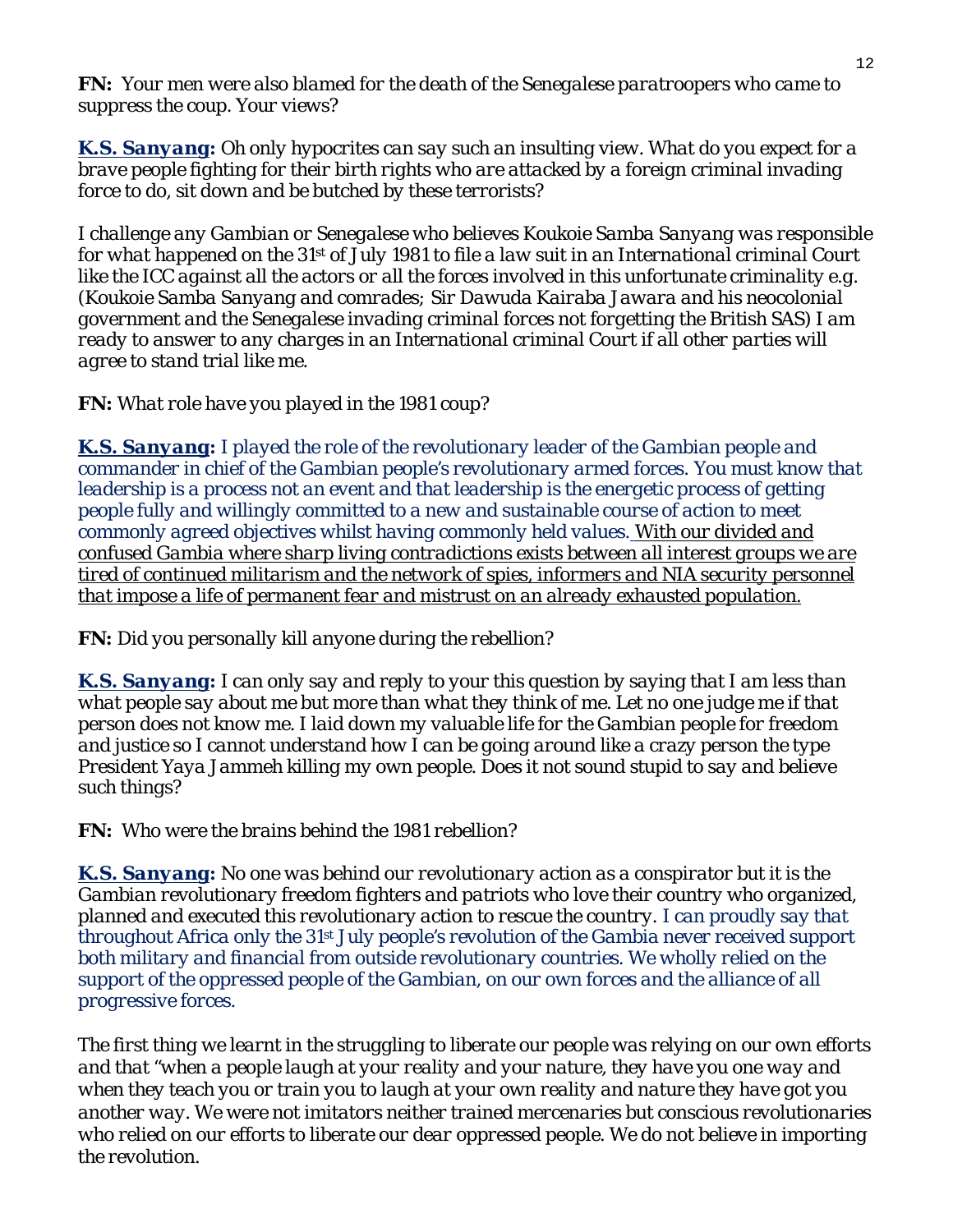*K.S. Sanyang: I worked for a Pan African and International economic company called Societe Africaine de Promotion et d'Edition (SAPE) under the auspices of the OAU which paved the way for the creation of the OAU Economic Commission.*

*FN: As a member of the National Convention Party (NCP) under the leadership of Sheriff Dibba, what can you tell us about Sheriff Dibba? What type of leader was Dibba?*

*K.S. Sanyang: What do you want me to tell you about Sheriff Mustapha Dibba different to who Sir Dawuda Kairaba Jawara was? Dibba was a direct product of Jawara, for they all came from the same neocolonial Owen backed and fashioned alike. Dibba is no differences with Jawara.*

*FN: I read in one of your postings, in which you argued that you served as Gambia's Second President. In that, it is wrong for Jammeh to call himself as the Second President of The Gambia after Jawara's toppling. What make you believe that you are Gambia's Second President?*

*K.S. Sanyang: The events that took place in the Gambia on the 31st of July 1981 was not a religious change but political changes so why waste time arguing and trying to fabricate a false history. What will our grandchildren regret not living our times?*

*FN: But the 1981 coup was suppressed by the Senegalese troops. How come that you become as a Second President?*

*K.S. Sanyang: The evil interruption of our glorious revolutionary history by these Senegalese terrorist invaders is testimony of that they came to fight a sitting President. In Africa I am not the first and the last political and military leader to take over power. Because the criminal intervention of the Senegalese invading force made it very difficult for us to firmly take control of the situation. The fact is that everybody is saying what he/she thinks and likes because we are not in power. If we were in power we would be angels today. We never laid down our lives to free the Gambia and to be praised by anyone but for freedom and justice.*

*FN: How do you managed to escape from the country unhurt?* 

*K.S. Sanyang: Oh my dear it is too much and unfair to say that I escaped and fled to Guine-Bissau. I went unhindered together with comrades in arms to look for arms and ammunition with our revolutionary comrades in Guine-Bissau. On arrival we were faced with a divided government on our issue.*

*The then foreign Minister of Guine-Bissau Mr. Victor Saude Marie who was bribed by Jawara and Diouf organized a pro-Jawara lobby group asking and making pressure on the President Joao Brnardo Nino Vieira and comrades for us to be extradited back to the Gambia or to Dakar Senegal. Thanks to the intervention of the late revolutionary Panafricanist leader Ahmed Sekou Toure President of Guinea Conakry we were not handed over to the peoples enemies.*

*FN: Why do you fled the country, leaving your supporters, and troops behind?* 

*K.S. Sanyang: Look I think that you want to know why I in the first place went myself to Guine-Bissau leaving behind my fellow revolutionary comrades. We were not working in isolation or confusion but in an organized revolutionary manner.*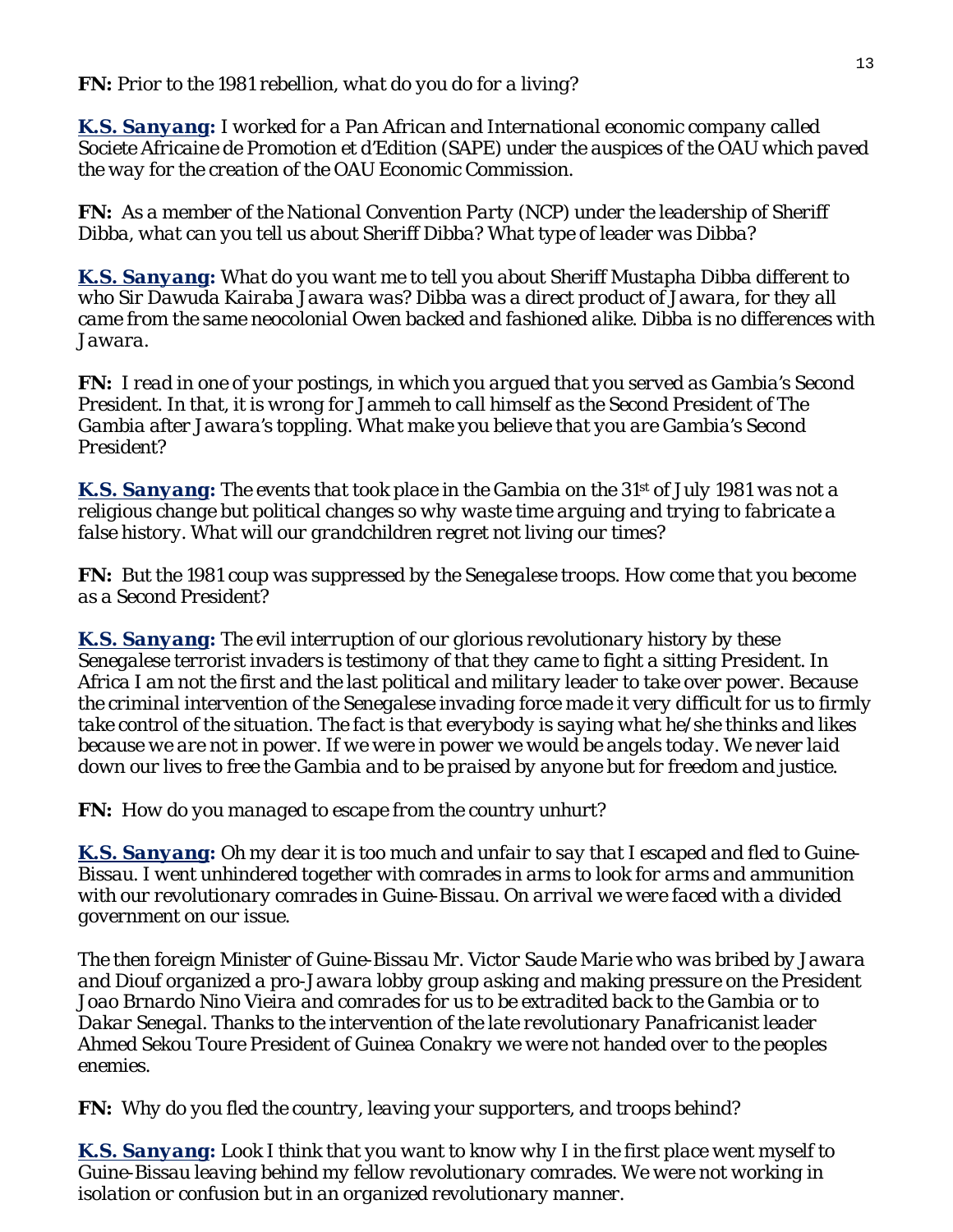*I did not flee the country to save my skin but went to Bissau because all our envoys we sent to secure for arms returned back to the Gambia empty handed saying that the revolutionary* 



*brothers in Bissau are saying if it is not me myself they will not hand any weapons to no one because the situation is very confused at present in the Gambia and wants to know what was happening.*

*FN: Don't you think you have betrayed your men by running away? Why don't you stayed and face the consequences?* 

*K.S. Sanyang: The conduct line of my life is the fear of shame and humiliation and for that reason I do not have a grain of betrayal in my blood and body.*

*FN: Was the late Mustapha Danso part of your coup?* 

*K.S. Sanyang: The late comrade Mustapha Danso may his soul rest in perfect peace is a great revolutionary freedom fighter and a national hero who stood valiantly to face injustice meted out to him by his superior military boss. He was a founding member of this revolutionary group that overthrew Jawara's rotten neocolonial regime. He is ever living in our memories and will be remembered for all times. Mustapha Danso died for the Gambia and the Gambian people and not for Koukoie Samba Sanyang.*

*FR: How about Pap Cheyassin Secka, and Sheriff Dibba?* 

*K.S. Sanyang: Unlike Sheriff Mustapha Dibba comrade Pap Cheyassin Secka is a revolutionary intellectual thinker and a human rights defender.*

*FR: After fleeing from the country, what was your next port of call?* 

*K.S. Sanyang: As I said earlier I never fled from my country and I was warmly welcomed by revolutionary comrades in Cuba.*

*FN: One would have expected that you would have embraced President Jammeh's 1994 coup given the fact that Jawara was in your bad books at the time. Why don't you return home in 1994 and work with Jammeh?*

*K.S. Sanyang: How can I embrace President Jammeh's so-called 1994 reactionary coup which was not his making but the results of the seat of government being vacant due to the demonstration of Gambian soldiers who served in ECOMOG in Liberia and Sierra Leone asking for their salary back pay.*



*Look I want all Gambians to know today that President Yaya Jammeh was a member of our revolutionary group and an active recruiting officer when I was in Libya. He worked very hard with all the people we sent to the Gambia to mobilize people for our second return. But once he found a golden chance to take power he betrayed the Gambian revolutionary brothers and turned against us. We still have people who worked with him and they can testify to this statement.*

FRIX **FIN:** Why are you obsessed with power?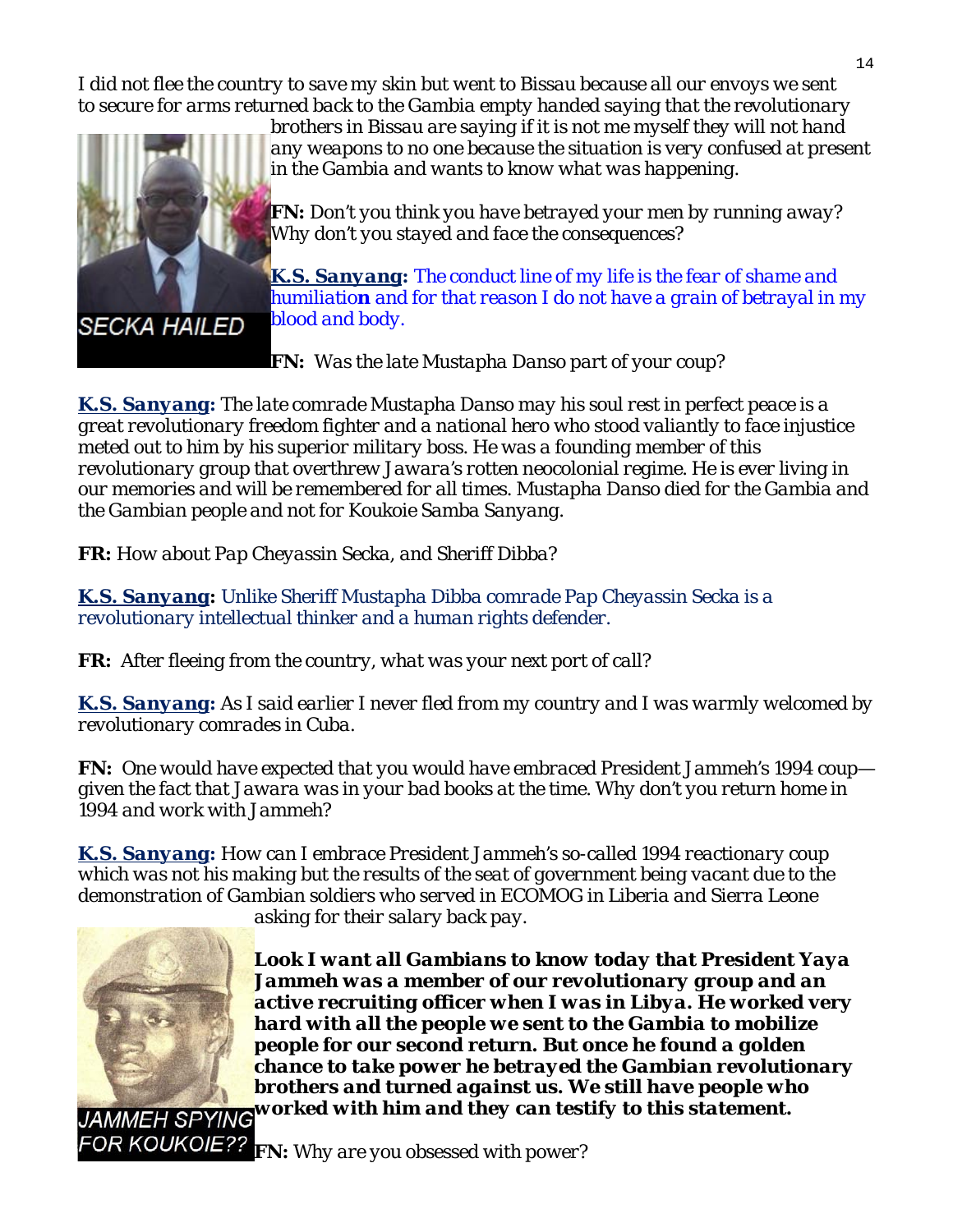*K.S. Sanyang: If I am obsessed with power I could have accepted all the offers and returned to the Gambia and live a degrading life likes all those traitors and quislings. I respect and honor all my comrades who died fighting to free the Gambia. It will be unjust for me to betray them and spite on their graves by becoming one of those traitors.*

*FN: Does President Jammeh play "tribal card" in the administration of the country?* 

K.S. Sanyang: Why because I am a Jola and from Wassadou just 20 miles from Kanilai and *a half cousin to Jammeh. As a revolutionary freedom fighter I strongly believe that the biological family should give way to the ideological family. The fact is that President Jammeh is body and blood tribalist. One should know that President Jammeh is playing the tribal card in his administration for a necessity self-defense.*

Army camp attack, which left couple of soldiers death. Is it true that you assigned the late *Yahya Drammeh, Sonko and others to wage a rebellion in The Gambia? FN: In the late 90's, the Jammeh Government claimed that you were behind the Farafenni*

*K.S. Sanyang: Frankly speaking I am a revolutionary leader and I can never disow n a militant whatever the case and crime he has committed who has rebelled against the leadership to do otherwise. I know that it is all that remains in Jammeh's mouth to try to vilipandize me for anything that goes against him and threatens the survival of his oppressive*  regime. We are an organized revolutionary movement fighting for freedom and justice and not *adventurers. The role I played to avoid this senseless and non-organized action resulted in people and even some comrades accusing me of being tribalist wanting to spear Mr. Jammeh and go in for peaceful negotiation based on a Jola platform. It is only brother Abdulai Son ko leader of that dissident group that attacked Farafenni who can tell you what he aimed to achieve in that attack.* 

are members of our group and we can never disown them but we as I was concerned never *supported and never took active part in that attack*. *I have documented evidence of those accusations against me by Mr. Abdulai Sonko. Yes they*

**FN:** But why should the Government accuse you without evidence? The captured rebels *claimed that you hired them as mercenaries. Your reaction?*

*K.S. Sanyang: Who doesn't know the inhumane treatment inflicted on detainees and prisoners by the NIA terrorist agents to forcefully extort information from them through torture? All members of our revolutionary movement are Gambians and no mercenaries are within our ranks.*

*FN: Are you in the business of recruiting mercenaries?* 

K.S. Sanyang: Mercenaries for what when able bodied Gambians are there ready to uproot the *evil neocolonial regime of Pr esident Yaya Jammeh. I hope you are not confusing Pan African solidarity and mercenaries.*

*FN: How is your relationship with the Libyan Government?* 

*K.S. Sanyang: My relationship with the Peoples authority of the Libyan people is based on Pan African solidarity since according to our Pan African concept solidarity is not an act of charity but mutual aid to forces fighting for the same objectives.*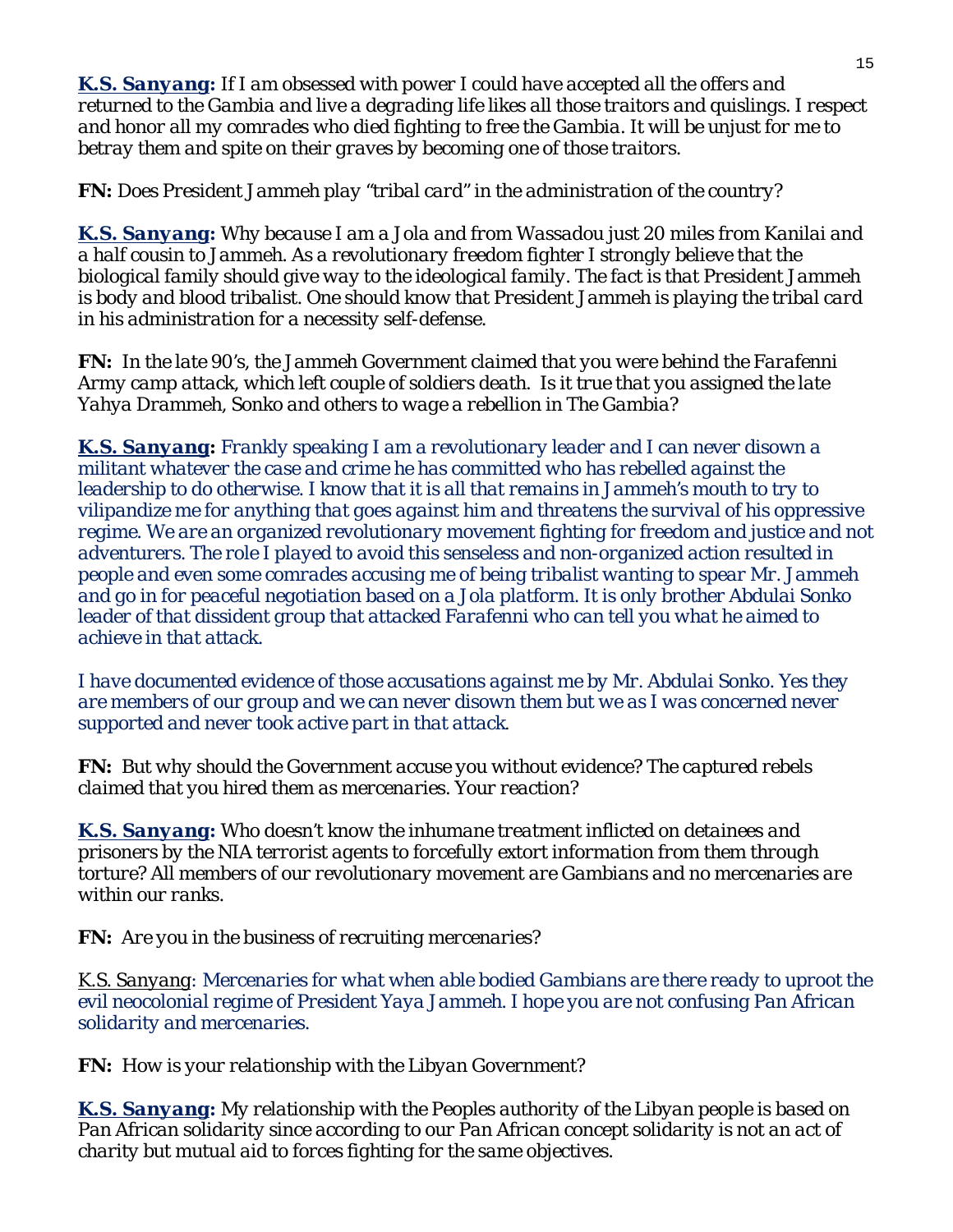*FN: Have you received any military training in the past from Libya? Why are you subscribed to revolutionary ideals?*

*K.S. Sanyang : I am a civilian and I will remain a civilian till death. I have never received knowledge is a gift from Allah military training from Libya or any other country. My military and remember that I am a descendant of the emperor Sundiata Keita.*

*FN: Are you operating under the aliases such as Dr. Manneh?*

*K.S. Sanyang : I do not need to operate under the aliases such as Dr.Mane. I answer by the name that is on my travel document since both the Jawara and Jammeh governments have* refused to give me my Gambian citizen and nationality which is my birth right.

*FN: When did you last visited The Gambia?* 



*K.S. Sanyang : My last visit to the Gambia was on my second trip to in our efforts to build the Gambia. reconciliations and jo see President Yaya Jammeh when he requested meeting me for* 

*FR: What can you tell us about your peace deal with President Jammeh?* 

*K.S. Sanyang: Look my dear there was no personal peace deal wit h President Yaya Jammeh and it was not possible. I responded to his call*

*to hear what he has to say about and how all Gambians can join in a*  peace negotiation to bring peace through, truth, reconciliation, forgiveness and putting our *efforts together to rebuild our sinking nation. I am not egoist and a slave of money or power so I can only talk on behalf of the entire Gambian nation. Based on my revolutionary belief I alone cannot reach an agreement on a peace deal with Jammeh without involving the whole Gambian polite body.*

*FN: After been accused of murdering the soldiers at Farafenni, Jammeh was still interested in brokering peace with you. Was Jammeh trying to use you for a specific project: (IE) harm your fellow Gambians, or help keep him in power?* 

*K.S. Sanyang: Oh for Heaven's sake do you really believe that President Jammeh was*  interested in brokering a peace deal with me I don't think so. Jammeh was not trying to use me for a specific project but seeking ways and means to lull me to sleep to eventually eliminate me. *I know he has in mind how to use people to harm fellow Gambian citizens but frankly speaking Sanyang to President Jammeh was aware that no man on earth can use me Koukoie Samba harm even a fly much more my beloved Gambian brothers and sisters.*

*FN: What happened at your Kanilai meeting? Did Jammeh give you money?* 

*K.S. Sanyang: Unfortunately at our Kanilai meeting there was nothing special of importance to the Gambian people; but only self praises and revealing his evil plans of wanting to eliminating fellow Gambians and expressing his fears about certain people he wants to see dead. In actual fact he gave money of which I do not know the amount to my accompanying delegation that is my militants who came from our base*

*FN: What led to your strained relationship with Jammeh?*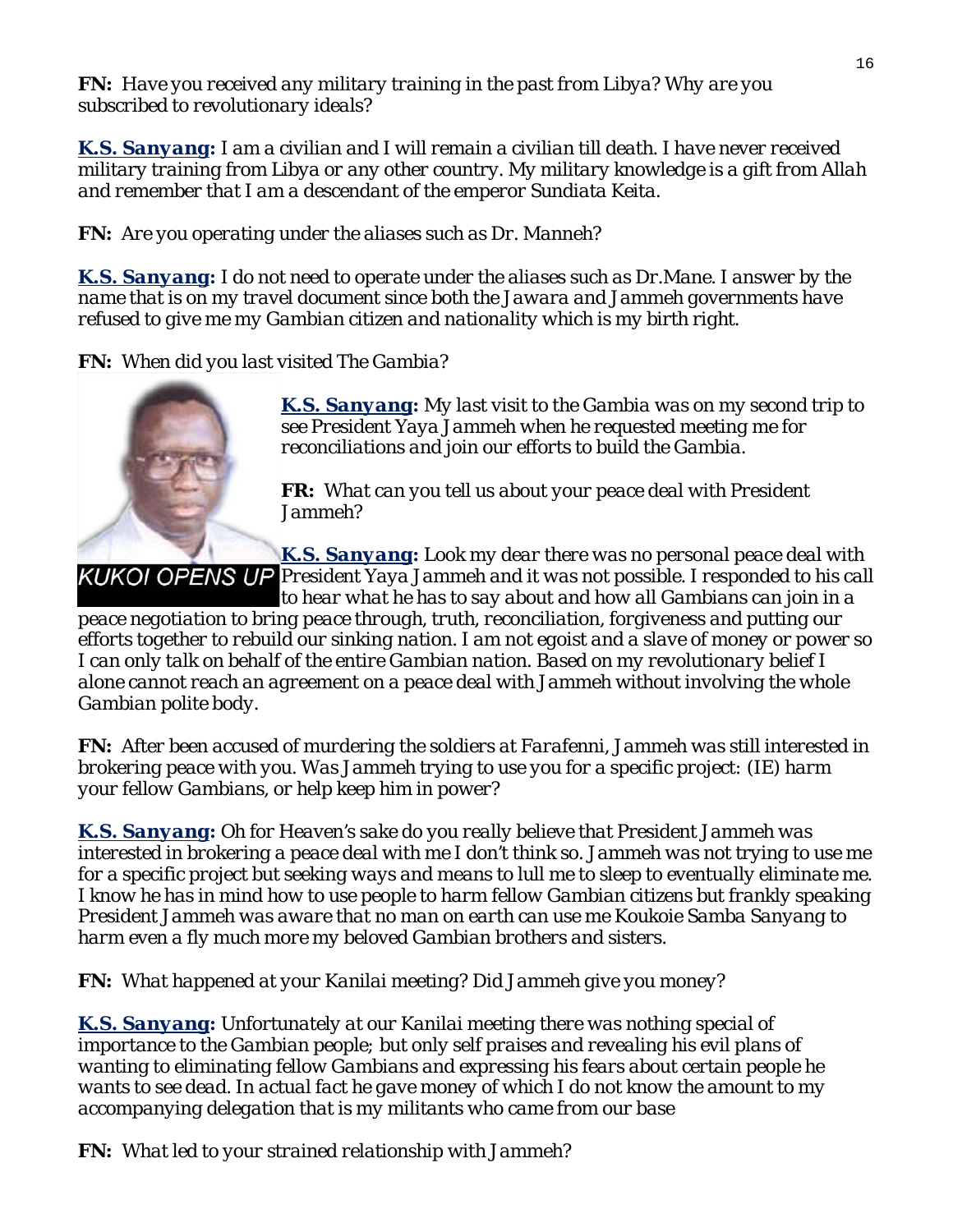*K.S Sanyang: It is very clear to every Gambian that Jammeh and myself we are not compatible and our political ideas are diametrically opposed. He thinks of himself and I think about the Gambian people.*

*FN: Is correct to say that you have not honored the promise you made to Jammeh?*

*K.S. Sanyang: Frankly speaking I made no promise to President Jammeh and I cannot see how I can honor his evil dreams.*

**FN:** Why honoring an invitation to visit Banjul to meet Jammeh? What were your expectations *from the Jammeh invitation?*

*K.S. Sanyang: I honored an invitation to visit Banjul and Kanilai to meet Jammeh in order to have a frank dialogue with him not a monologue.*

*My expectations from the Jammeh invitation were to have a chance to redefine what way the Gambian revolution should go ahead, by redefining our political thoughts.*

*FN: Who paid for your Banjul trip? Where were you hosted?* 



*K.S. Sanyang : Everything was done on the wish and believes by both parties to see something positive come out of this trip and meeting.*

*FN: Who negotiated for your reconciliation with Jammeh?* 

*K.S. Sanyang: I can thank concern Gambians like General Langtombong Tamba, Abdulai Kujabi, Baba Saho, and the criminal N IA agent Alhagie Essa Gibba who knew our group in Liberia. These are the people who made the contacts with us and arranged all meetings with our group. Our first meeting was in Danane La Cote D'Ivoire, followed by* 

*regular telephone conversations with Tamba, Kujabi and Saho. Our second meeting was in Mali and then in Dakar Senegal.*

*intervention of Presidents Abdoulaye Wade of Senegal; President John Kufuor of Ghana; President Blaise Compaore of Burkina Faso; the late President Lansana Konte of Guinen issue and no surprisingly Jammeh rejected to all these proposals saying it was a Gambia need for outside participation which in fact was a big cheat. To make these negotiations a national and international issue I requested the mediation and Conakry; President Alpha Omar Konare and ex-President Amadi Tumani Toure of Mali but* 

to unseat his administration. Is there any iota of truth in such allegations? *FN: President Jammeh has in the past accused President Wade of Senegal of supporting you* 

*K.S. Sanyang: Who doesn't know Jammeh's tactics and settings to create confusion? Any time I visit Senegal Jammeh cannot sleep and thinks that he will soon be overthrown. In fact and very truly Jammeh knows my intelligence and capacity to act.*

*FN: Have you ever met President Wade?* 

*K.S. Sanyang : Jammeh requested me to meet him and I met him then what is wrong in me meeting President Wade? I respect Wade as a father*  WADE HA. *and a Pan African leader period. Yes I have good relations with President* BY KOUKOIE!!!

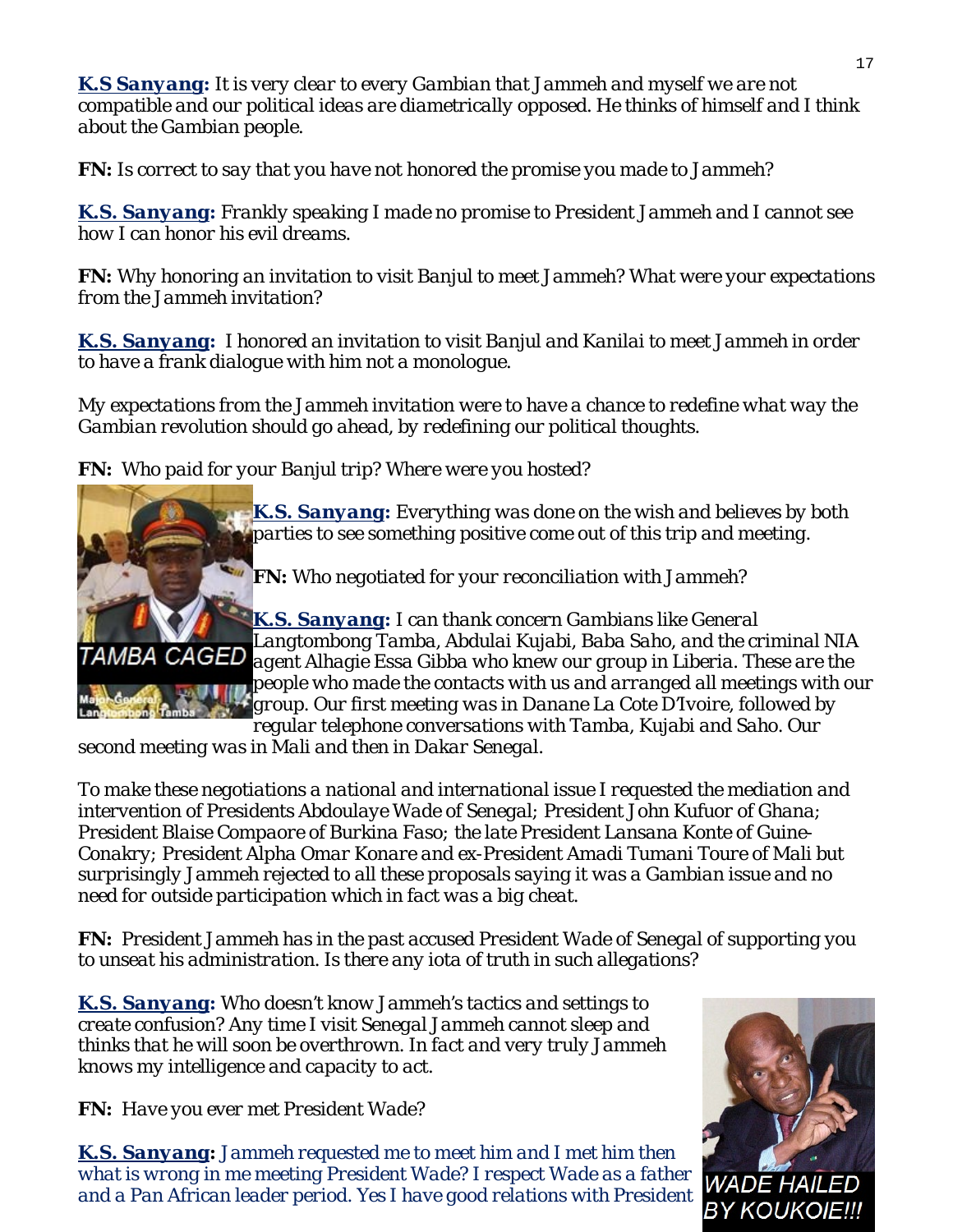*anist. political and Panafric Abdoulaye Wade since the seventies and are both of Islamic nature in the first place, then* 

democrats who believe in freedom, justice, the rule of law and democracy. *My relationship with President Abdoulaye Wade is of a Panafricanist nature dating back to the time he was not yet an elected President. We are both Pan African freedom fighters and* 

*FN: The Daily Observer published a letter purportedly from you addressed to President Wade appealing for help to overthrow the Jammeh Government. How credible is the Observer reportage?*

*K.S. Sanyang : We are at the age of advanced computer technology and well trained people can do anything with the computer to falsify documents. One thing must be clear to everybody* that I have a natural and political right as a freedom fighter to appeal for help from anyone *even the former President of America George Bush, and whom so ever I feel like asking.*

*FN: Do you have Gambian dissidents in Dakar under your payroll as claimed by the Government of The Gambia?*

*K.S. Sanyang: The only thing I can tell you is that I very much feel bad seeing the hard conditions in which Gambian refugees in Dakar are living in whom Jammeh calls dissidents,*  and whom he hunts like one hunts rabbits. All around Dakar you have Jammeh NIA sponsored *agents throughout Dakar whether they are real agents, sell-outs or marabouts' acting for Jammeh no one knows.* 



*FN: Having met Jammeh at Kanilai, what kind of person is President Jammeh?* 

*S.S. Sanyang: A Diminutive Demented Dictator (DDD) and nothing more . One can also see in Jammeh what an embezzler and thief he is. He has no respect for human life and value. He thinks only for himself, self*aggrandizement and lust for power and wealth. When you meet President *Yaya Jammeh and speaking to him it is so very clear that one notices he comes from a different time, reality and a different place, and one can feel*  the criminal motives behind the founding of state terrorism in the country to *safeguard his regime. Frankly speaking what I think of President Yaya*  Jammeh is that he is an indecent and unjust brutal murderer.

*He wishes to measure out Gambians future like a potion.* 

As I said earlier to Gambians he is not a national voice in Gambian affaires.

*He is not a man of good faith.*

*He is not honest and trustworthy.*

*He is a ruthless leader, a murderer and notorious criminal.*

*He is a dubious criminal manipulator.*

*He has a certain amount of irrational confidence in himself.* 

*He cannot win the trust of the Gambian people for he cannot display integrity.*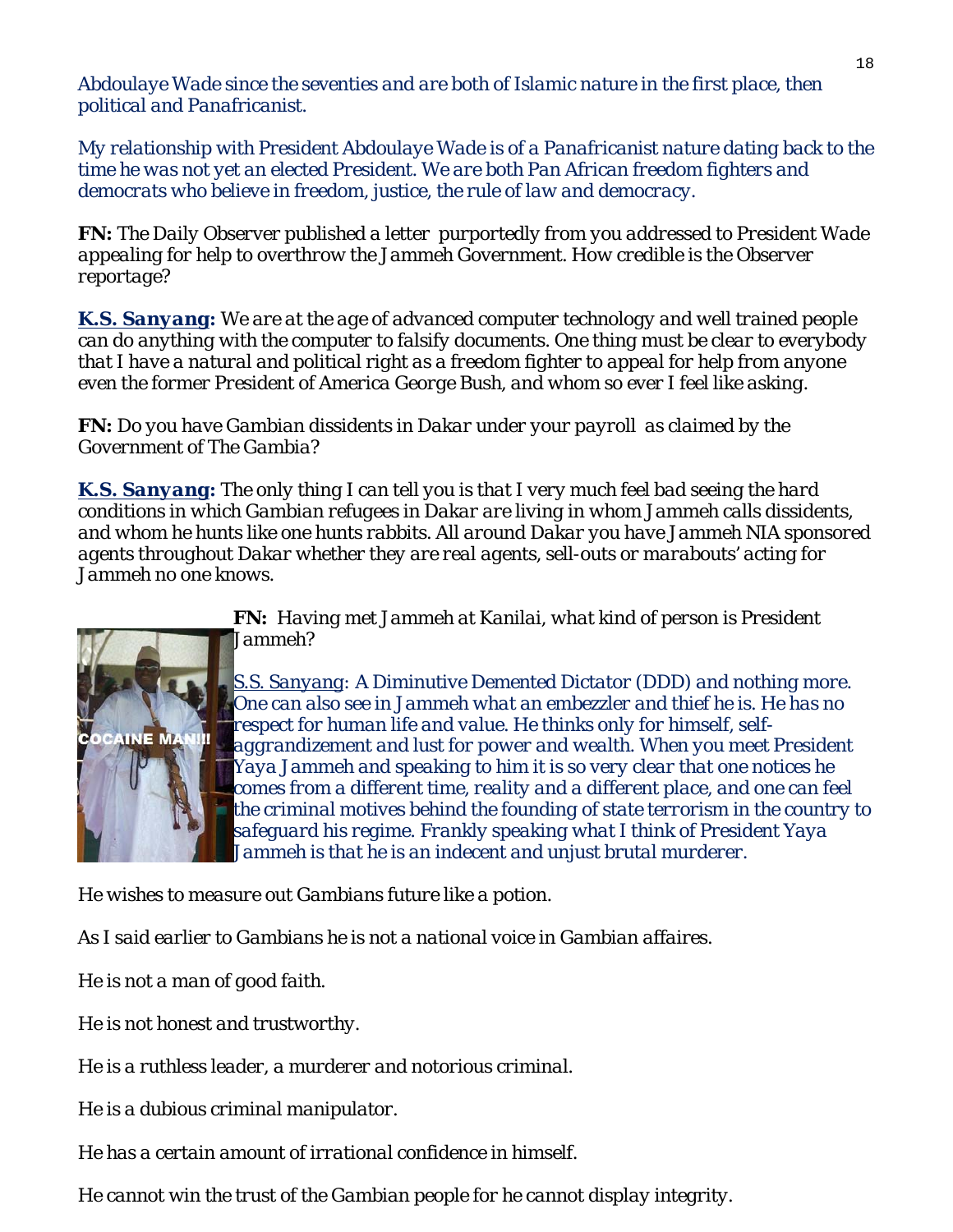*He lacks the knowledge of gutter fighting.*

*He lacks human imagination, intellectual and behavioral resources as president for the reconciliation of decency to prove his valor.*

*As an empty drum making too much noise, he is not a strategic policy maker.*

*He is not a strategic catalyst for progress in the Gambian political system and far away to be the central figure in the international system as well.*

*He is not and can never be an architect of Gambian public policy.*

*He uses the state power to oppress, exploit and kill instead of slaying the dragon of crisis and*  be the engine of change to move the Gambian nation forward.

*He is not the nation's personal and moral leader.*

*the Gambia and can never ever radiate Jammeh cannot symbolize the greatness of inspirational confidence and pull the nation together while directing Gambians towards the fulfillment of the Gambian great dream.*

*Jammeh is not the national symbol of reassurance.*

President Jammeh knows the value of expropriating credit when policies worked well due to *external factors and influence and he wickedly decentralizes blame when things go wrong due to his stupidity and shortsightedness.*

*President Jammeh is not a political broker but a political divider (spliticist).*

*The indelible cruel and state terrorist image of Jammeh's regime should be erased from the minds of Gambians before it will be too late.*

All Gambians are lamenting helplessly today that a great darkness envelops the lost African *Paradise at a time when imaginary visions for prosperity and well-being dances in the heads of Gambians.*

We are African Gambian freedom fighters, fighting to protect and uphold the respect for *human rights, freedom, justice, democracy and the rule of law through Transparency, Accountability and Probity in our fast sinking Paradise The Gambia.*

*principles in The Gambia and working to adopt a socialist market economic system where The Our struggle to shift the balance of power in favor of the oppressed and exploited masses is for the genuine construction of a multi-party democracy based on republican values and Gambia will not be placed in an auxion box, which is the cherished wishes of all Gambians.*

Gambian laws and the tenets of his self-tailored constitution, the rules of good governance, free *hese steps included, but were not limited to rejecting national limits on speech and free press. T respect for human rights, refusing for a national dialogue and reconciliation so we never President Jammeh's regime has taken almost every possible step to show its disrespect for reached an agreement.*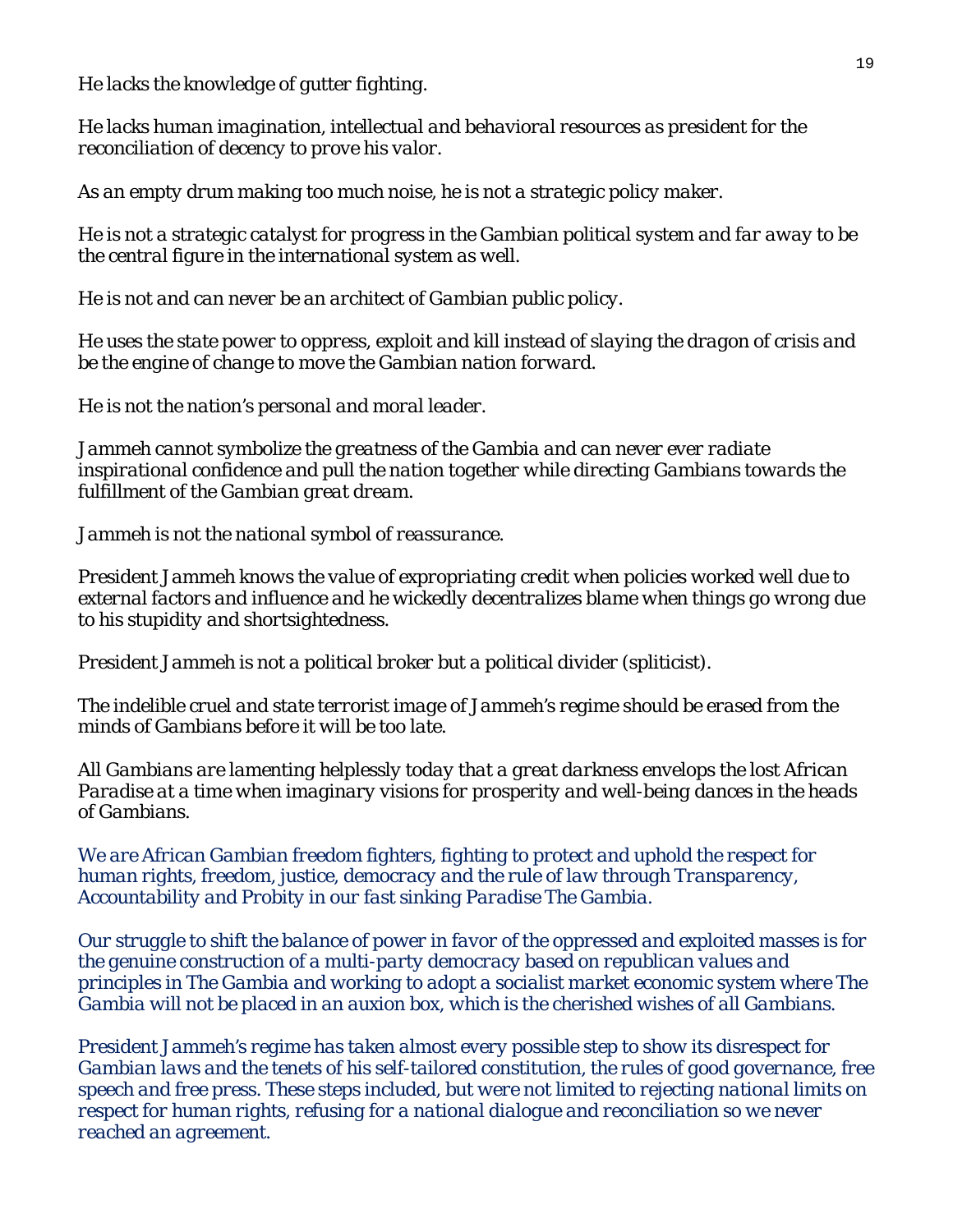In actual fact there was nothing like a discussion that took place during our meeting that *would have benefited the Gambian people except numerous destructive critics by him against his enemies, evil plans to harm Gambians and simple story telling in vanity.*

*FN: Were you arres ted in Guinea Bissau?* 



*K.S. Sanyang: I can say I was kidnapped together with my militants*  who usually accompany me whenever I travel either for political affairs or *for personal business undertakings. We were arrested by elements o f the Marines under the command of General Jose Americo Bubu Nachueta Marines chief of staff and a well-known cocaine dealer and a very close friend of President Jammeh. The orders were given to General Bubu by Defense Minister Helden Proenca Tavarez Mendez on the orders of President Joao Bernado Nino Vieira. General Bubu acted together with Internal Security Minister Basirou Darboe. Our capture in Guine-Biss au was a Jammeh planned kidnapping and a case where I can say that it was* 

*a deal in human selling and buying. The aim was to find ways and means of how to get rid of me as a potential active opponent as I am not ready to compromise with my own principles and let President Jammeh continue with his unwarranted crimes with impunity.*

*Since our failed meeting in Kanilai where we did not reach an agreement or to put it rightly criminal tune he saw me as a potential danger to the survival of his regime. where President Jammeh did not succeed getting me subdue to his dicta and dance to his* 

*To him the only way out and the solution to his problems on how to brutally rule and ruin the Gambia with insanity was to simply liquidate me.*

*At the end of our failed meeting in Kanilai President Jammeh with anger bluntly told me face to face in his house that if I betray him and goes against his will and wish he will drink from my skull.*

*se renseignment secret du Senegal, the late President Joao Bernado Nino Vieira,the late Defen* Guine-Bissau's Marines chief of staff a fugitive now living in The Gambia under President *Jammeh's protection, the late Internal security Minister Basirou Darboe agreed with President*  Jammeh to organize and kidnap me and my comrades once we are in Bissau in return for cash *In collaboration with a close friend of mine by the name of Adama Souvane of Pakau Dianaba in Casamance living in H.L.M.Nimzat Dakar who was coordinating with me to bring French investors to help rebuild war turn Guine-Bissau, Commandant Malick Cisse of the service des Minister of Guine-Bissau Helden Proenca Tavarez Mendez and General Jose Americo Bubu Nachuta ( a notorious drug dealer and a close collaborator to Jammeh in their drugs dealings) ,4X4 Toyota and Nissan Pickups and rice.*

*To further clarify the situation I wish to state that we were not in Guine-Bissau as said by Jammeh that we went there for arms deal.*

*All documentation and evidence are available with me proving that my trip to Guine-Bissau was to concretize a deal for financial investment I arranged for Nino's government to revive the Guinean economy.*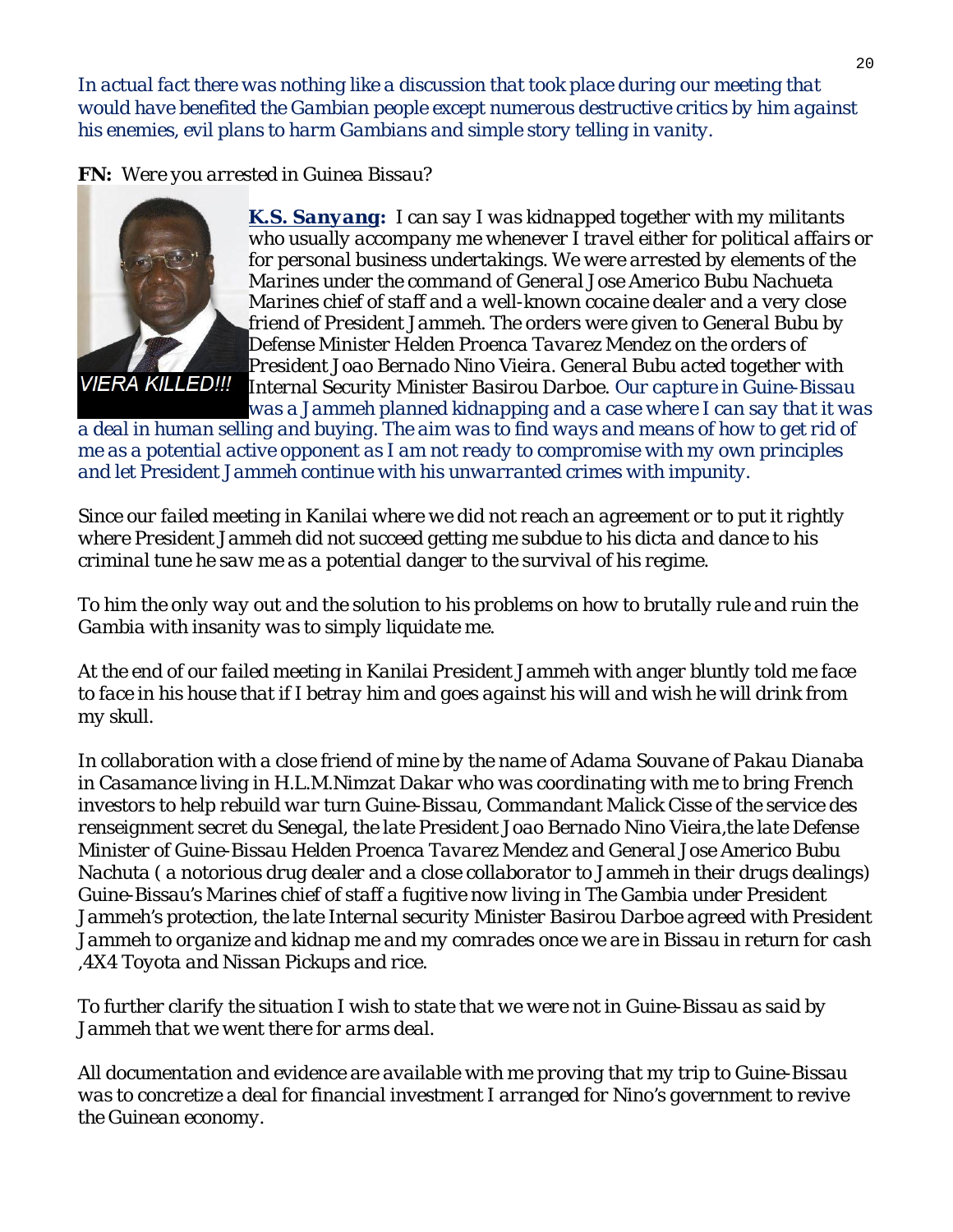Since President Nino Vieira the defense minister, the marine's chief of staff and the internal *security minister were not interested in developing Guine-Bissau but for personal gains they decided to sell me out to President Jammeh.*

We were brutally arrested and taken to a Portuguese old military camp 60 miles from Bissau in two occasions Jammeh's counter-intelligence agent Yankuba Badji from Somita village Foni assassinate me but failed. He was later helped to escape by the Guinean military security *officers who were assigned to guard us and now he is living somewhere in Europe. To cover called Cumere military base. Here many attempts were made to kill me by poisoning me and Berefet who infiltrated our ranks in Dakar and was among us during our detention tried to himself and the role he played as a counter-intelligence agent in our kidnapping Yankuba Badji release a message in the Internet accusing me that I sold him and the two other Gambian brothers to Jammeh.* 

*In two occasions a plane was chartered by Jammeh and send to Bissau airport to secretly e action and two because the Army General Chief of staff the late General Batista Tagm smuggle us into Banjul but failed because one I resisted and strongly challenged their criminal Nawaye was opposed to our illegal extradition.*

*It was a well-planned operation to get us to Banjul because the Guinean authorities succeeded 's accompany us with the pretext that it was an agreement reached between us and Jammeh to mislead the ECOWAS representative in Bissau a Malian by the name Mr.Sidibe to regime to return home freely.*

*fe hands. reassured us that now we are in sa From these repeated attempts to illegally extradite us to Banjul the late General Tagme Nawaye informed the UN which send Brazilian and Mozambican colonels to meet us and* 

Frankly speaking all corrupt officials and security agents in Nino's government were all busy *working around the clock to get us extradited to Banjul by all means possible in order to receive their share of the reward.*

*FN: Were you arrested alongside with other dissidents? What happened?* 

*K.S. Sanyang: I want it to be very clear to everyone that those arrested with me in Guine-Bissau are not dissidents but my close body guards who are our militants.*

*FN: General Tamba told the high court in Banjul during the treason trial that they could not extradite you to Banjul because of your refusal to board the plane. What happened on the day in question?*

*K.S. Sanyang: Yes General Langtombong and Peter Signateh were the military officers who came to Bissau to illegally extradite us to the Gambia. But I cannot understand why I should have boarded the plane to be illegally extradited to Banjul for what crime did I commit I did*  knows his rights I saw no reason why we should leave ourselves into the blood stained of these *not know. Nothing extraordinary happened that day just only as a revolutionary leader who criminals.*

*FN:* It was gathered that the Jammeh Government bribed the Bissau authorities with millions *of dalasi to facilitate your extradition to Banjul. Were you happy with the way the Bissau authorities handled your case?*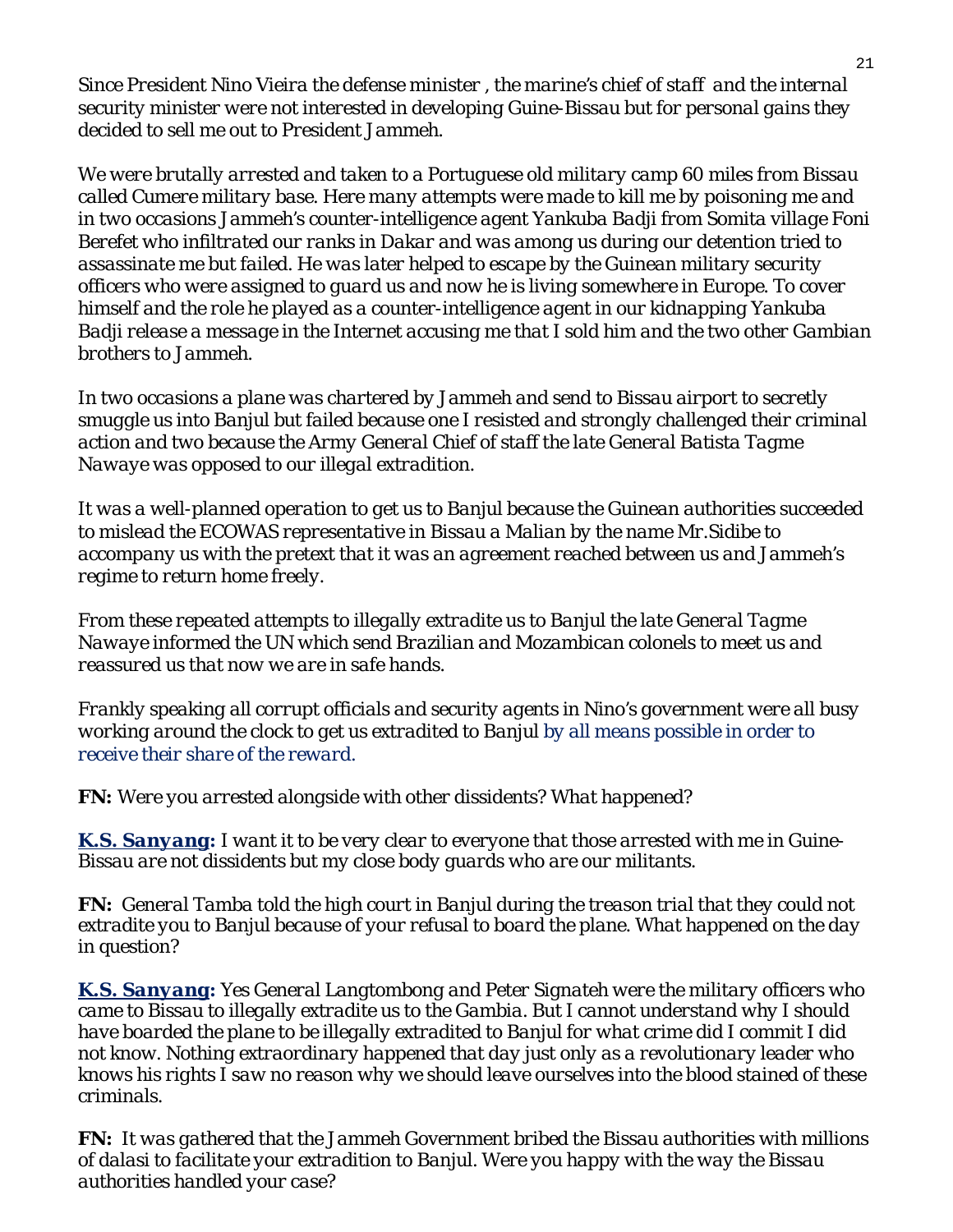*K.S. Sanyang: In fact it is true that Jammeh's criminal government bribed the Bissau authorities with two billion five hundred million Cfa Francs (2.500.000.000CFA); 45 brand new Toyota and Nissan jeeps, and 500.000 tons of rice from the Gambian tax payers money of*  which I myself saw with my naked eyes since I was living in the late Chief of staff's office *General Batista Tagme Nawaye since the day I was released by the UN.*

*FN: What were you doing in Bissau in the first place?* 

*K.S. Sanyang : Very interesting as I was not an enemy of Guine-Bissau government and e people and I was not doing anything wrong that contravened or aggressed the limits of th Guinean Constitution.*

*construction of the Port of Bubacque; Bissau roads reconstruction; the buying of the only*  existing Cashew nuts decorticating factory and the building of a new one; the construction of  *units for the soldiers and to help Guine-Bissau in its military demobilization efforts. housing I was on an investment trip to help the government rebuild this war turn nation. I took a French businessman and investor who was willing together with his associates to finance all important projects like the rebuilding of the Osvaldo Vieira International airport; the* 

*FN: Without the intervention of the UN, you would have been extradited to The Gambia, right?*

*K.S. Sanyang : Very true without the intervention of the UN my comrades and I would have been dead men by now. Jammeh would have been jubilating drinking with my skull as he wished.*

*FN: Your name was being associated with the Lang Tombong alleged November coup attempt. Were you part of the said coup?*

*K.S. Sanyang: As the usual plans and strategy of Jammeh to vilipandize me and transform me into a war mongered person and terrorist to make Gambians hate me, but I will repeat that history will absolve me. Every sensible Gambian who is upright and truthful can say that*  judging from the witness Rui Jabbi's statement full of lies and fabrication I am not and cannot be part of this Jammeh coup setup to eliminate potential enemies.

*FN: Why should the Government accuse you without evidence? Why is your name affiliated with all coups in The Gambia?* 

*K.S. Sanyang: The simple reason is that Jammeh is very afraid of me and wants to see me dead since he was disappointed at the failed talks in Kanilai between him and me. He even*  threatened my life in his house in Kanilai that if I betray him I do not know for what, and *disappoint him I do not know on what he will drink with my skull.* 

*FN: Did you know General Tamba at a personal level?* 

*K.S. Sanyang: Look Langtombong Tamba is a cousin to me. His father is a half-brother to my mother. I can never disown him.*

*FN: Is General Tamba your relative?* 

*K.S. Sanyang: Oh yes for sure and nothing or no one can deny or change this fact.*

*FN: How about President Jammeh? Is Jammeh related to you?*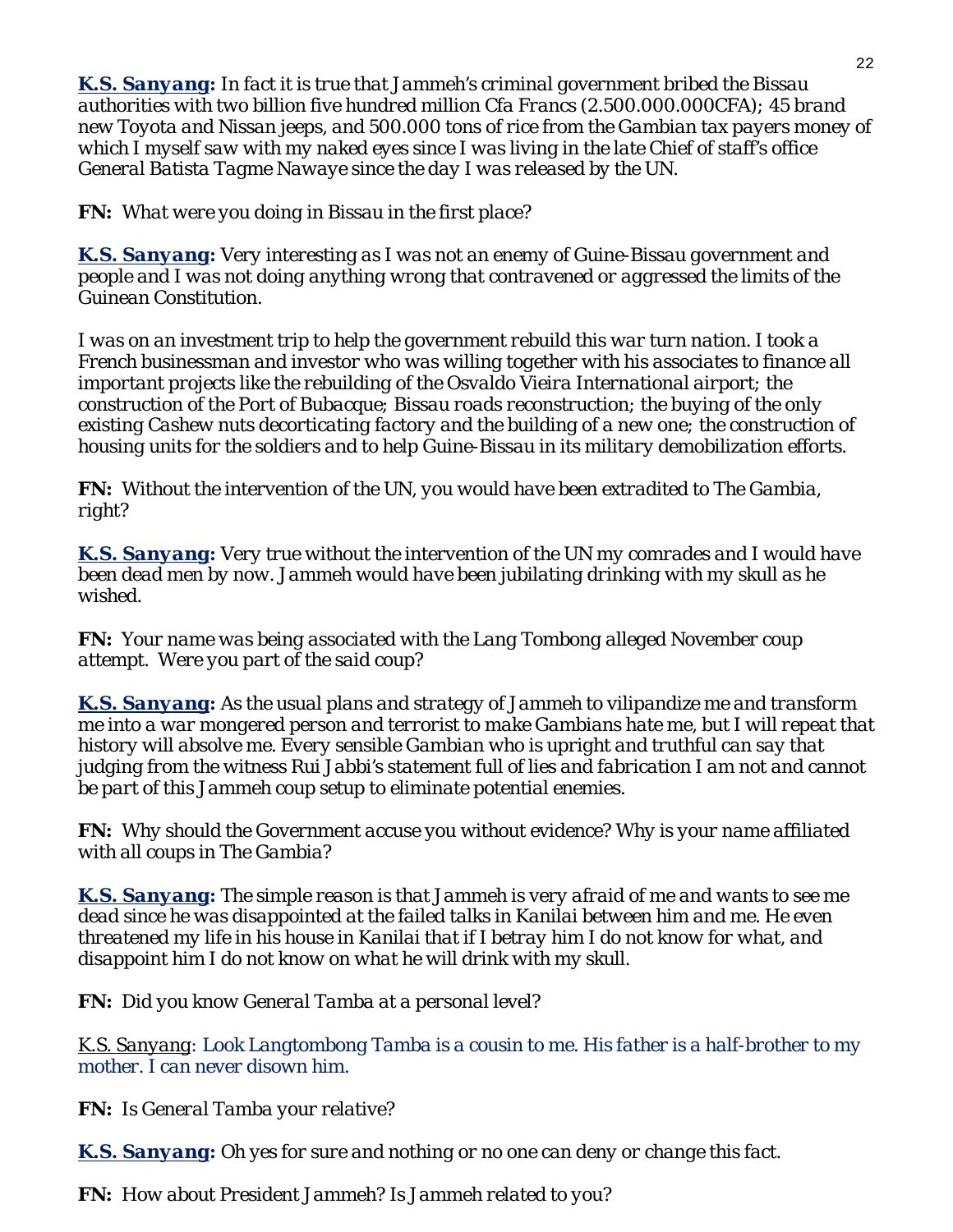*K.S. Sanyang: Of course he is related to me through the old man Jarjarwo Jammeh the medicine man who use to cure peoples fractured bones whose mother and my grandmother on my mother side are relatives.*

*FN: Do you believe in armed rebellion?* 

*K.S. Sanyang: Yes but when all other political and democratic options are not available and exhausted. We should be ready to meet force with force. Our African leaders are still not yet awaken and like President Yaya Jammeh who thinks and dreams to remain in power against the will of the Gambian people for over 30 years should be kicked out of power through violence, I am very sorry for it is not democratic and civilized methods.*

*FN: You recently called for Jammeh's removal. Are you calling for an armed rebellion?* 

*K.S. Sanyang: I am calling for the use of any means to remove Jammeh by force whatever the consequences will be. I strongly believe that since fighting for freedom and justice for our people is a national duty, a patriotic responsibility and sacred principle enshrined in our Constitution*

*FN: Have you played any role in the Liberian, and Sierra Leonean wars?* 

*K.S. Sanyang: I was in Liberia working to establish people's resistance committees; revolutionary people's democratic authorities and coordinating and protecting all foreign Diplomats and NGOs a thing that proofs are available but I was never in Sierra Leone for I had no revolutionary working relations with the late Foday Shayban Sankor but I know and worked with my revolutionary brother and comrade Ali Kabbah who was the leader of the Sierra Leonean Pan African Revolutionary Movement.*

*FN: Did you know Charles Taylor at a personal level?* 

*K.S. Sanyang: Oh yes I knew former President Charles Taylor, for he is a brother and Pan African comrade.*

*FN: Do you think Mr. Taylor is being treated fairly by the International Community?* 

*K.S. Sanyang: In my understanding and opinion as a Panafricanist I think he is not being treated fairly by the Bush Administration; Tony Blair and traitor Olusegun Obasanjo.*

*FN: What is your view about the International Criminal Court? Do you trust the court?*

*K.S. Sanyang: It is very early and difficult to say something about the Court but let us wait and see the outcome of the ongoing Charles Taylor trial that I see as a political trial.*

*FN: Are you worried about your future?* 

*S .S.Sanyang: Worried for what as I am not a criminal and a terrorist neither a thief. I feel very proud to be a Pan African freedom fighter and I do not and will never regret or be ashamed fighting a neocolonial puppet regime.*



**COIE'S REVOLUTIONARY**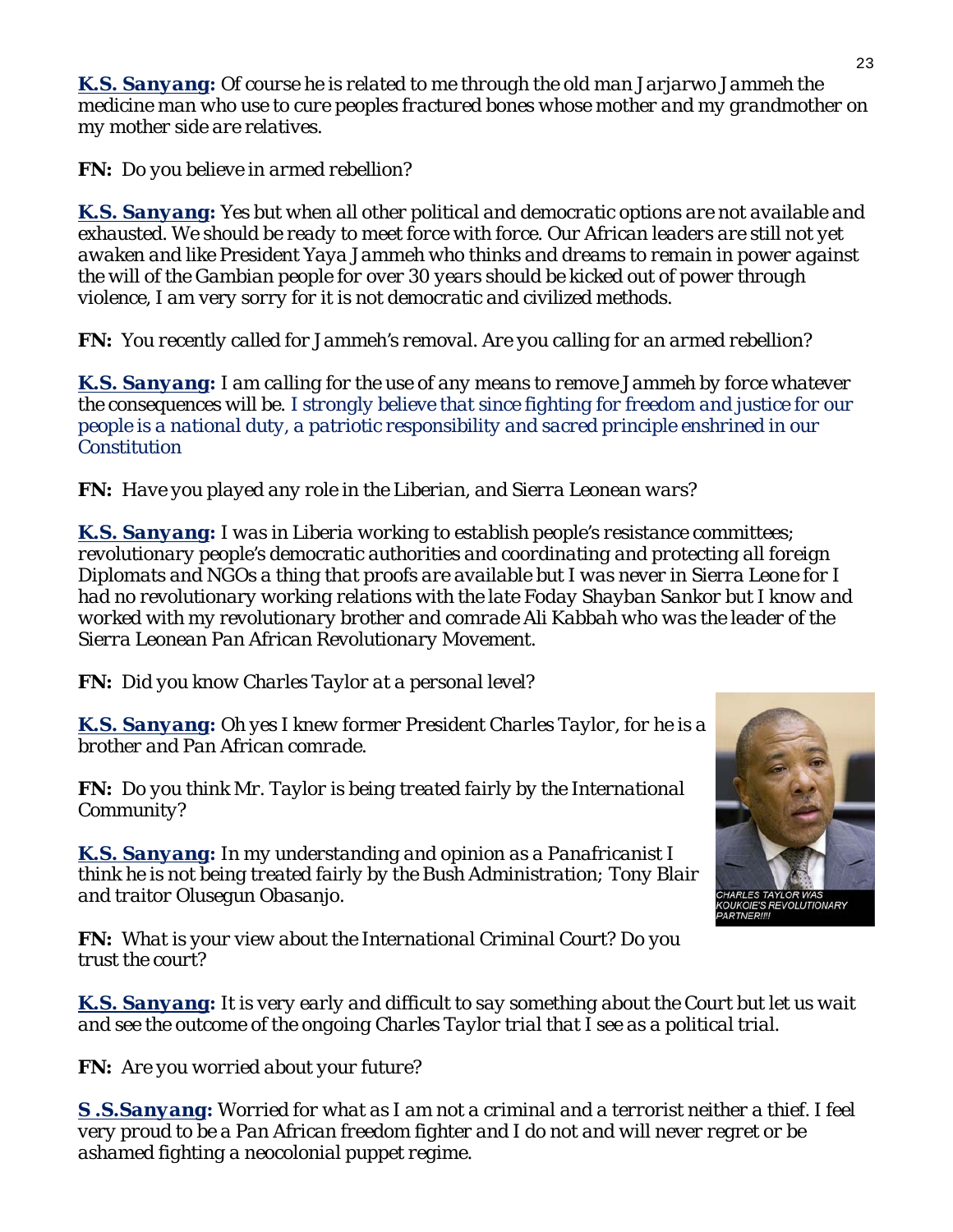*FN: Do you sit one minute and say: "I might be indicted for the 1981 rebellion one day." If no, why not?*

*K.S. Sanyang: Not for a moment and I challenge any Gambian and any lawyer who will be brave enough to file a criminal law suit in an International Criminal Court like the ICC against all players of the 31st July 1981 political crisis, e.g. Koukoie Samba Sanyang; Sir Dawuda Kairaba Jawara; President Abdou Diouf' and his government and the British SAS .*

*FN: How old are you Sir?*

*K .S.Sanyang: I am in my fifties and fit to continue the struggle no doubt about it.*

*FN: Do you have kids?*

*K.S. Sanyang: I am a responsible loving father and love kids this is why I am fighting to protect the rights of children and their mothers.*

*FN: Do you miss The Gambia?*

*K.S. Sanyang: Frankly speaking I really miss the Gambia it is my home country but not a Gambia under criminal Jammeh's evil rule.*

*FN: How do you want to be remembered?*

*K.S. Sanyang: When all Gambians will sit and enjoy in a free democratic proud Gambia with the rule of law and administrative justice.*

*FN: Any last word:*

*K.S. Sanyang: "LET ALL GAMBIANS KNOW THAT MY RIGHT TO DEFEND THE SOVEREINTY AND WELFARE OF THE PEOPLE OF THE GAMBIA IS INVIOLABLE AND NON NEGOTIABLE" I WILL DO EVERYTHING POSSIBLE TO FIGHT FOR FREEDOM AND JUSTICE.* 

*OUR FATHER OR DEATH WE SHALL WIN. Let President Yaya Jammeh know that we Gambians are standing on tiptoes, looking over the edge of tomorrow to see the happy fulfillment of our life's great dreams, for sooner or later his stubborn mental fences built by his ignorance, apathy, or intolerance will soon be torn apart and open the way for a new day of peace ,freedom, justice and happiness that Gambians deserve.*

*We will strip the folding false mask from the people's eyes. This is what we call corrective guilt, as we will be making a great move to get back on track.*

*This is our message to President Yaya Jammeh to know that ignorant foolish people who belittle people will be little and accomplish little or nothing at all. He should know that the quiet people of the Gambia whose silence suggest private disagreement with him are ready like lions to devour its prey.*

*We the African Gambian Panafricanist need everybody enthusiastically on board the wagon band of freedom with this new project for a new proud Gambia.*

*Remember that the,*

*The demanding person always runs into resistance.*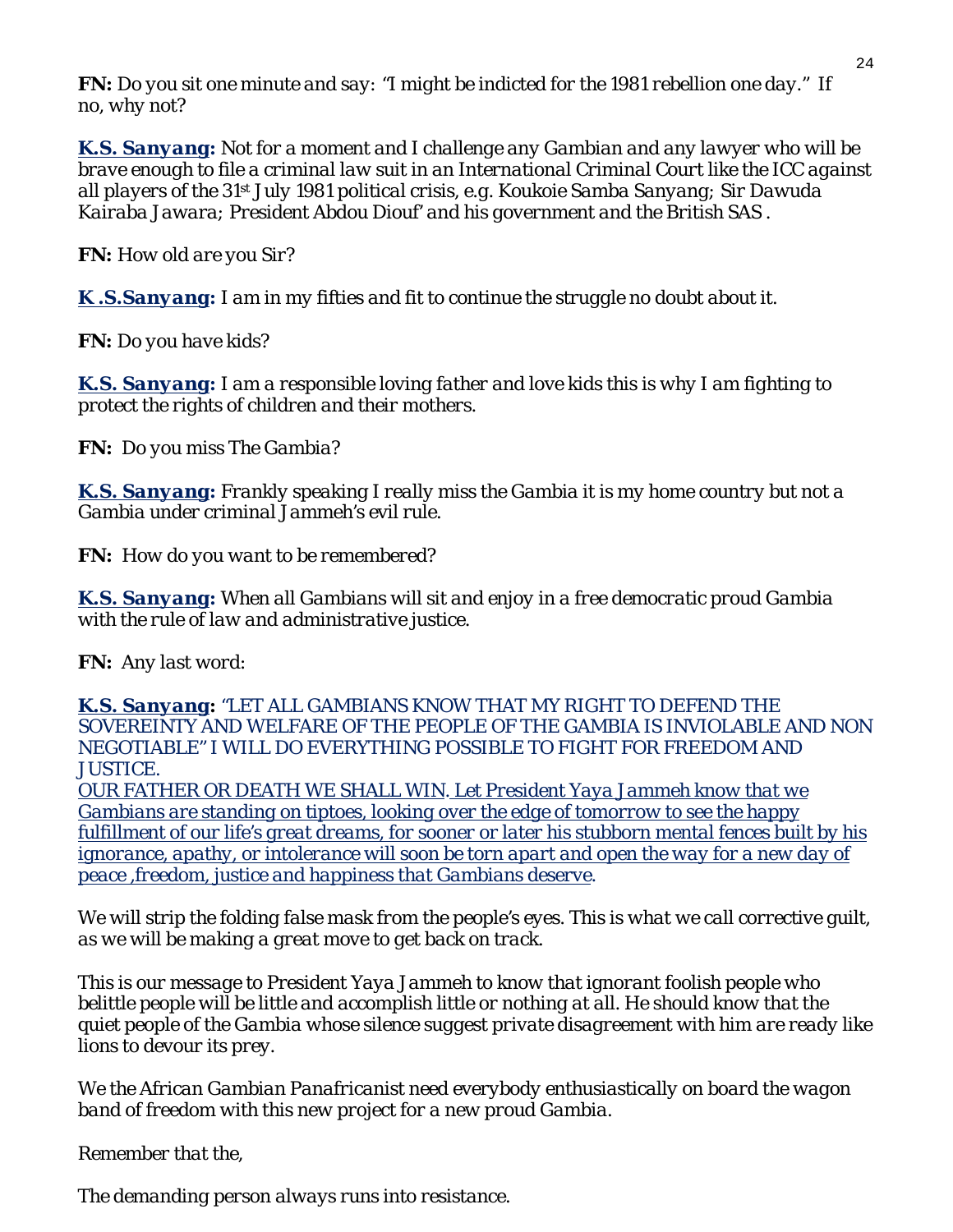*The defeated person runs into indifferences*

*The dedicated person runs into help.*

*Our determination to achieve victory is volcanic, explosive, waiting to erupt at any moment with massive energy for we have enough resources to match our mountain!* 

*Our genuine people's democratic revolution will be waged with a positive mental attitude and it will be a continuous evolutionary process, not an overnight achievement; a journey, not a destination; an unending project, never a single, simple accomplishment that will stand alone unrelated to the past and disconnected from the future.*

*Revolution is going through good times and bad times, pleasure and pain, ups and vicissitudes (downs), ins and outs. As responsible Gambians and freedom fighters, we can no longer leave the destiny of our dear country in the hands of a misguided generation of crooked self-centered politicians and military adventurers who everyday since independence, have proved beyond all reasonable doubt that they are inefficient, irresponsible and highly corrupt…*

*Posterity will never forgive us if we sit passively by while a few desperate men and women, who are nothing but an "organized" bunch of criminals and thieves, continue to despoil rape and loot the people's wealth.*

*FN: Thanks Mr. Sanyang for granting us this interview.*

*K.S. Sanyang: It is me to thank you for it is a pleasure to talk to Gambians and reveal all the facts surrounding the Gambian political crisis I will not forget to mention and it will be unjust if I fail to point out the great job you doing to conscientize dear fellow Gambians I thank you also for the great job you are doing to conscientize our beloved Gambian people. The information you are giving to our people is a means of increasing man's knowledge and that of society. Its usefulness is that it will harmonize human capacities; it will therefore promote the equality of intellectual resources among Gambians, among groups of men and among societies. Knowledge provides the motive force and determines man's attitude towards life's phenomena. It lies behind all man's conscious actions and reactions in society.*

*The information you spreading among Gambians is a vehicle par excellence of intelligence. By its various media it conveys and spreads the fruit of human thought, makes known human activities and their results. In this respect it creates bonds of understanding among men, among groups of men, and societies, so that it facilitates an exchange of knowledge.*

*The information you spreading across and amongst Gambians stimulates the exchange and the confrontation of ideas, which in turn stimulates either cooperation or intellectual cross fertilization of ideas.*

*I hail your noble mission of conveying to the Gambian society the facts of life of our society and other societies. Your information is adding knowledge and improving human understanding in such a way as to encourage the development and evolution of human activities. For these reasons we have to campaign very seriously and very hard for a free press in the Gambia where journalists will not be harassed, intimidated, dragged into kangaroo courts by Jammeh's criminal junta regime. I once again thank you and hail your great job, move forward.*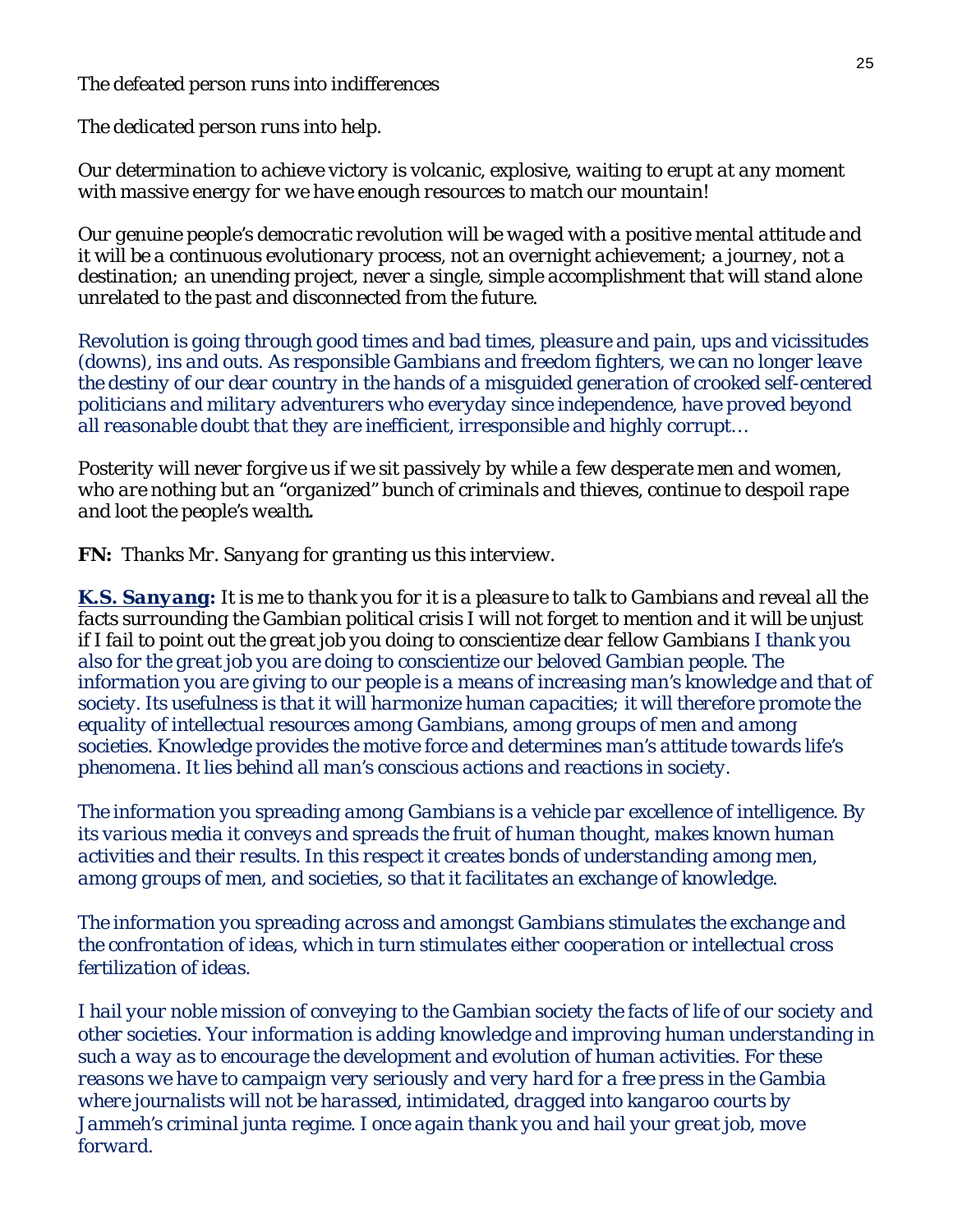#### Voice of America Wednesday, 21 July 2010

#### **Sudan's Bashir in Chad, First Visit to ICC Country Since Warrant**



#### **Photo: AFP**

*Sudanese President Omar al-Bashir (R) walks with Sudan's First Vice President and south Sudan leader Salva Kiir at the airport in Khartoum, as he prepares to leave for Chad, 21 Jul 2010* 

Sudan's President Omar al-Bashir has arrived in Chad, his first visit to a country that recognizes the war crimes court seeking his arrest.

Witnesses say the Sudanese leader was greeted by Chad's President Idriss Deby after his plane landed in the Chadian capital of N'Djamena Wednesday. Mr. Bashir is due to attend

a summit of Sahel and Saharan leaders.

The International Criminal Court indicted Mr. Bashir last year on charges of war crimes and crimes against humanity in Sudan's war-torn Darfur region. Last week, the court added genocide charges.

Earlier Wednesday, Human Rights Watch called on Chad to either deny entry to Mr. Bashir or arrest him.

Sudanese officials say they do not believe Chad will attempt to arrest the president. The countries are trying to patch up relations after years of hostility.

Upon his arrival in Chad Wednesday, Mr. Bashir told reporters that Chad and Sudan have resolved their differences and are in a new phase of relations.

Before the visit, Sudan said it had expelled several prominent Chadian rebel leaders who were living in its territory. That move is seen as a concession to Chad. Sudan and Chad have often traded accusations of supporting each other's rebel groups.

The ICC has no authority to enforce warrants and can only try to persuade member states to turn over a suspect for prosecution.

The semi-official Sudanese Media Center said President Bashir will hold meetings with Chad's president and Libyan leader Moammar Gadhafi during his stay.

Darfur has experienced seven years of war and instability since rebels took up arms in 2003, accusing Sudan's government of neglecting the western region.

ICC prosecutors say President Bashir has masterminded a campaign of murder, rape and other crimes against civilians in Darfur. Sudan denies the charges and refuses to recognize the court.

The United Nations says fighting and related violence in Darfur has killed 300,000 people and displaced more than 2.7 million. Sudan puts the death toll at 10,000.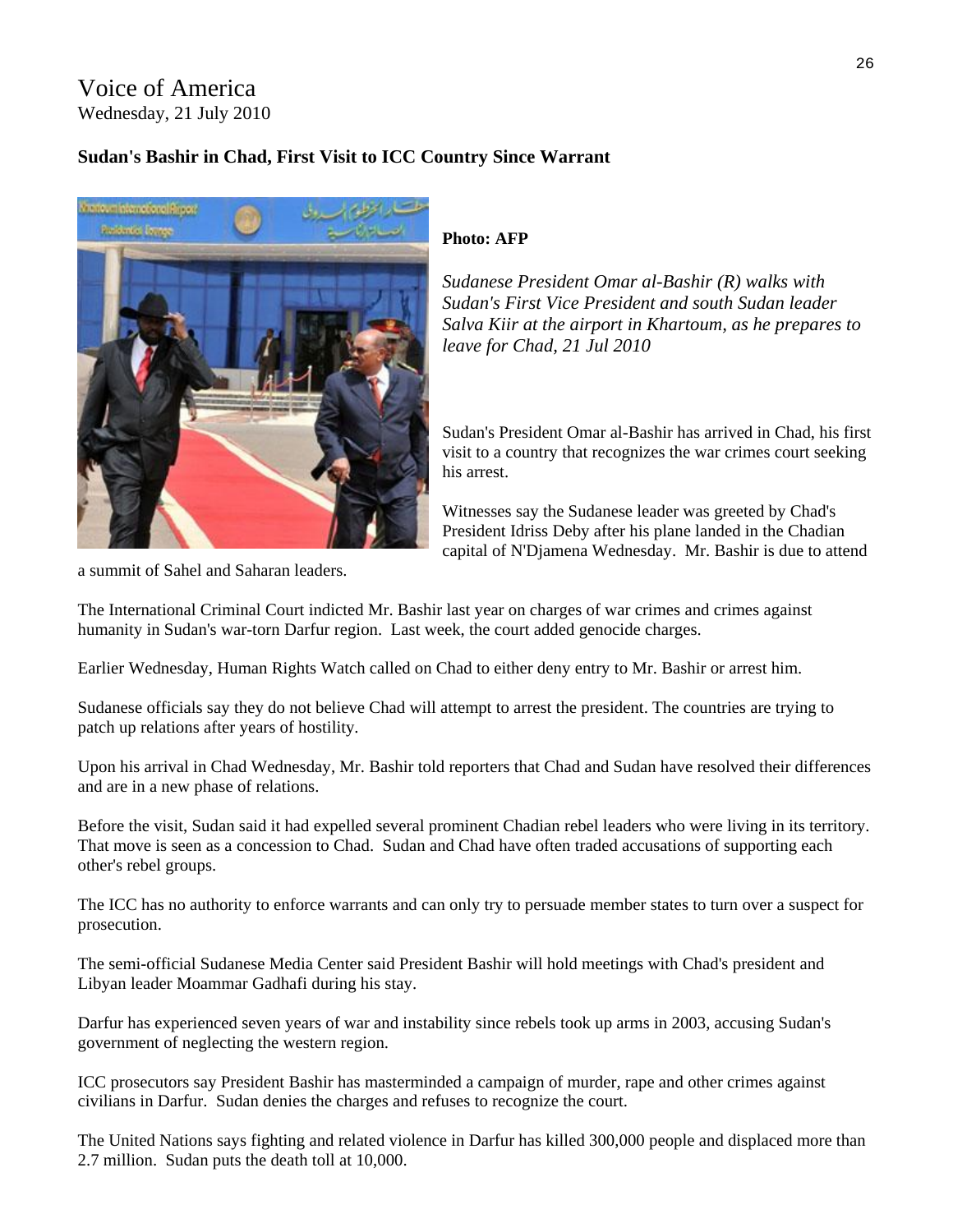#### **International court 'must prosecute' Mugabe militia**

By Richard Ingham

VIENNA — The International Criminal Court must probe alleged crimes against humanity after Zimbabwe President Robert Mugabe's youth militia launched a campaign of rape during 2008 elections, a campaign group said Wednesday.

Witness statements by rape victims, vetted by a team of international lawyers, suggest the ruling ZANU-PF unleashed "sexual terror" against women who supported the Movement for Democratic Change (MDC), it said.

The charges were made by AIDS-Free World, an advocacy group co-founded by the UN's former special envoy for AIDS in Africa, Stephen Lewis, after an 18-month investigation.

A legal dossier will be handed to the ICC in The Hague next month, in the hope that the court's prosecutor can launch proceedings for crimes against humanity, Lewis said.

"What we are calling for collectively is serious intervention at every level," Lewis said at a press conference at the world AIDS forum in Vienna.

He urged the UN Security Council, the Southern African Development Community (SADC) and the African Union to end their "criminally delinquent" silence.

"We know as we are sitting here that it's going to happen again," said Lewis.

"There's not the slightest question that Mugabe has his youth corps and his war veterans, and they are ready to do it again and the world is silent. How is it possible that he's allowed to get away with it?"

The probe, Electing to Rape: Sexual Terror in Mugabe's Zimbabwe, was released in Johannesburg last December.

It detected a surge in rape ahead of the first round of Zimbabwe's blood-stained presidential elections that reached a crescendo before the second round.

So far, 70 personal accounts, checked by lawyers who made six trips to southern Africa and supported by certified affidavits, have been collected, AIDS-Free World said.

In 300 hours of testimony, victims identified 241 men who raped them, and estimated the total acts of rape to be 380.

But this is just the tip of the iceberg, as many other rape victims are too fearful -- or too sceptical of getting any redress against their attackers -- to come forward, said the report.

"Every victim supported the MDC, and in every attack the perpetrators were clearly identifiable as ZANU-PF youth militia or war veterans," the term for former fighters in the war against white minority rule, AIDS-Free World said.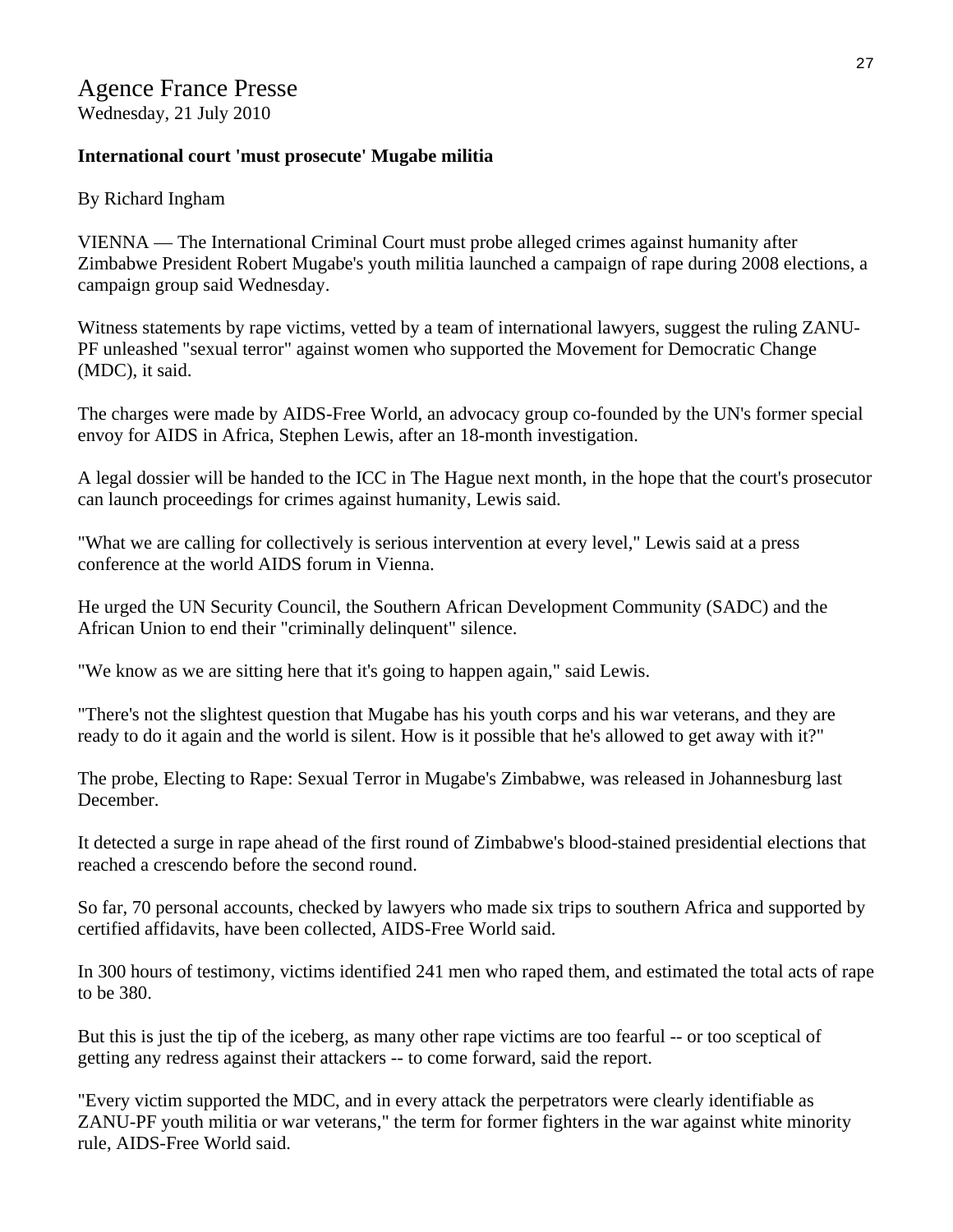Activists were raped in front of their families or abducted by ZANU-PF youths who marched them to militia bases or camps in the countryside, where they were repeatedly assaulted, sometimes over days, the document said.

"Many women were forced to watch their husbands, children and parents killed or tortured before they were raped," it said.

"Nine of the women believe they were infected by HIV/AIDS as a result of the rapes, and an additional 17 women also tested positive in the months following the rapes, raising the possibility that their rapists infected them. Ten women reported that they became pregnant by their rapists."

During their ordeal, the ZANU-PF men repeatedly accused the women of being "sell-outs," of "giving the country back to the whites" or being the "whores" or "puppets" of MDC candidate Morgan Tsangvirai.

Police were indifferent to the few women who had the courage to file a complaint, and not a single rapist has been prosecuted, it said.

The MDC said more than 300 people were killed in pre-election violence.

Mugabe claimed victory in the disputed elections, which eventually led to a unity government.

It is meant to draft a new constitution that will pave the way to fresh elections, but the reform process is running about a year behind schedule.

Copyright © 2010 AFP. All rights reserved.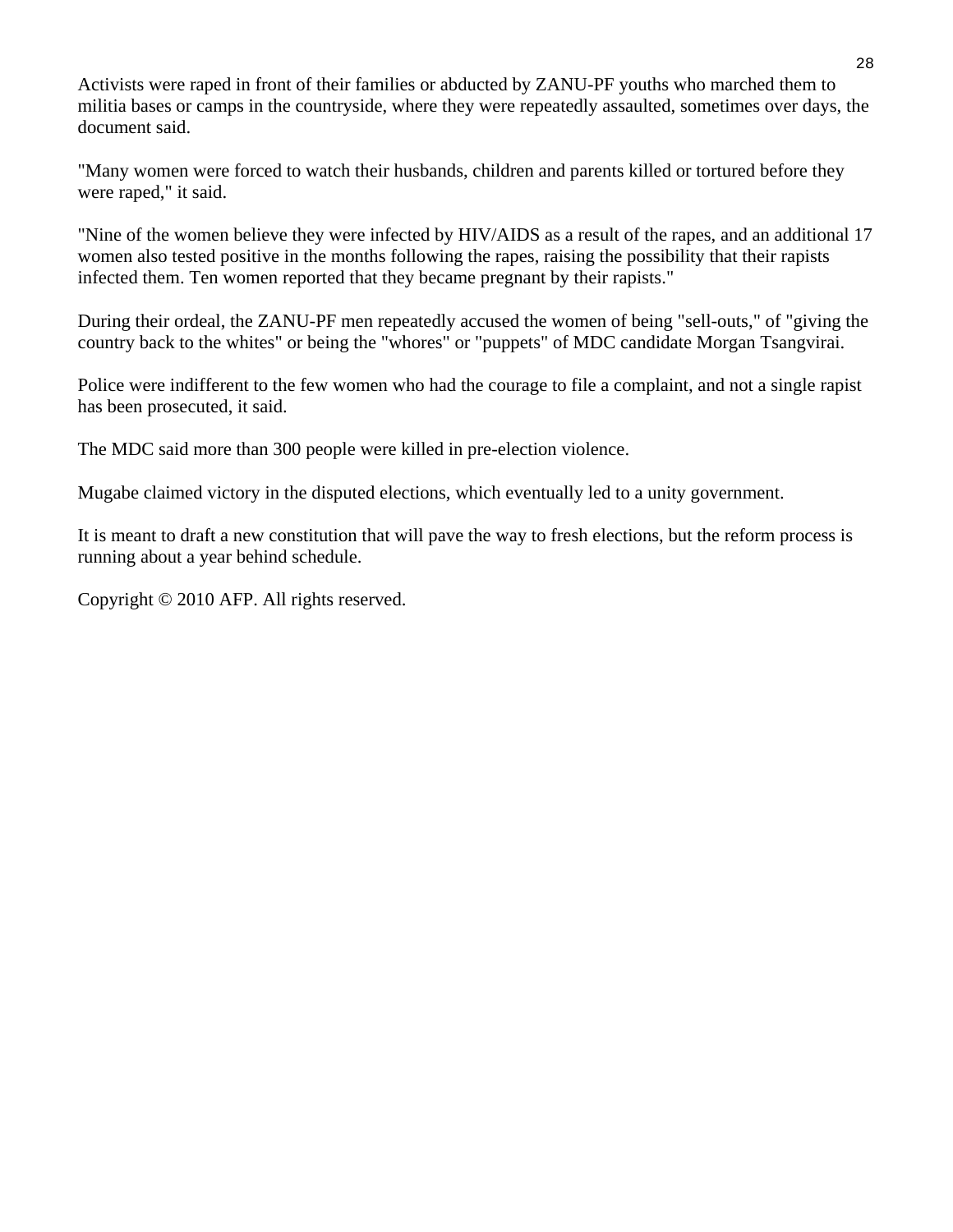#### **Prosecutors at ICC Oppose Lubanga Release, Claim He Might Flee**

#### By Wairagala Wakabi

Prosecutors at the International Criminal Court (ICC) have asked appeals judges to overturn a trial chamber order for the release of Congolese war crimes accused Thomas Lubanga.

The prosecutors would like the appeals chamber to order the continued detention of Mr. Lubanga, the alleged former head of the Union of Congolese Patriots (UPC) whose militia used child soldiers in interethnic fighting during 2002 and 2003.

In an appeal filed on July 16, 2010, ICC prosecutor Luis Moreno-Ocampo stated that Mr. Lubanga might flee if he were released.

On July 15, 2010, trial judges ordered that Mr. Lubanga should be released unconditionally. However, the judges added that if prosecutors appealed the release order within five days, Mr. Lubanga would stay in detention until the appeals chamber issued a ruling.

Earlier on July 8, 2010, the trial chamber presided over by Judge Adrian Fulford ordered that proceedings in the case be stayed on grounds of abuse of court process. This was after the prosecution failed to implement an order from judges to reveal to the defense the identity of an individual who helped identify and contact witnesses who testified against Mr. Lubanga.

The prosecution submitted that revealing the identity if this individual who goes by the court name of 'intermediary 143' would have endangered him since no protective measures had been instituted for him.

In the appeal, ICC prosecutor Moreno-Ocampo argues that the appeals chamber has previously recognized in similar circumstances that releasing an accused pending appeal against the release decision could defeat the purpose of the appeal. It could also defeat the prosecution's appeal against the decision to stay proceedings.

"Where the release of the accused has been ordered, suspensive effect is required in order to avoid preempting the subject of the appeal – i.e. the decision whether to release the accused – and rendering its outcome moot," he added.

The prosecutor argued that Mr. Lubanga's release would have adverse and possibly dire consequences on witnesses and the elicitation of evidence.

Quoting an appeal chamber ruling of October 2008, the prosecutor contended that throughout the proceedings, the accused had been detained on the basis of repeated findings that his detention was necessary to ensure his appearance at trial, and that there existed the real possibility that the court was likely to be unable to ensure his presence at trial if he was released.

"In its decision on release, the [trial] chamber did not purport to conclude that the risk of flight has abated or indeed address risk of flight at all. Thus, the previous findings regarding the possibility of flight are undisputed and undiminished," stated Mr. Moreno-Ocampo's appeal.

The prosecutor also argued that the ICC was able to obtain custody of Mr. Lubanga because he was already in the detention in the Democratic Republic of Congo (DRC), a circumstance he claimed was not